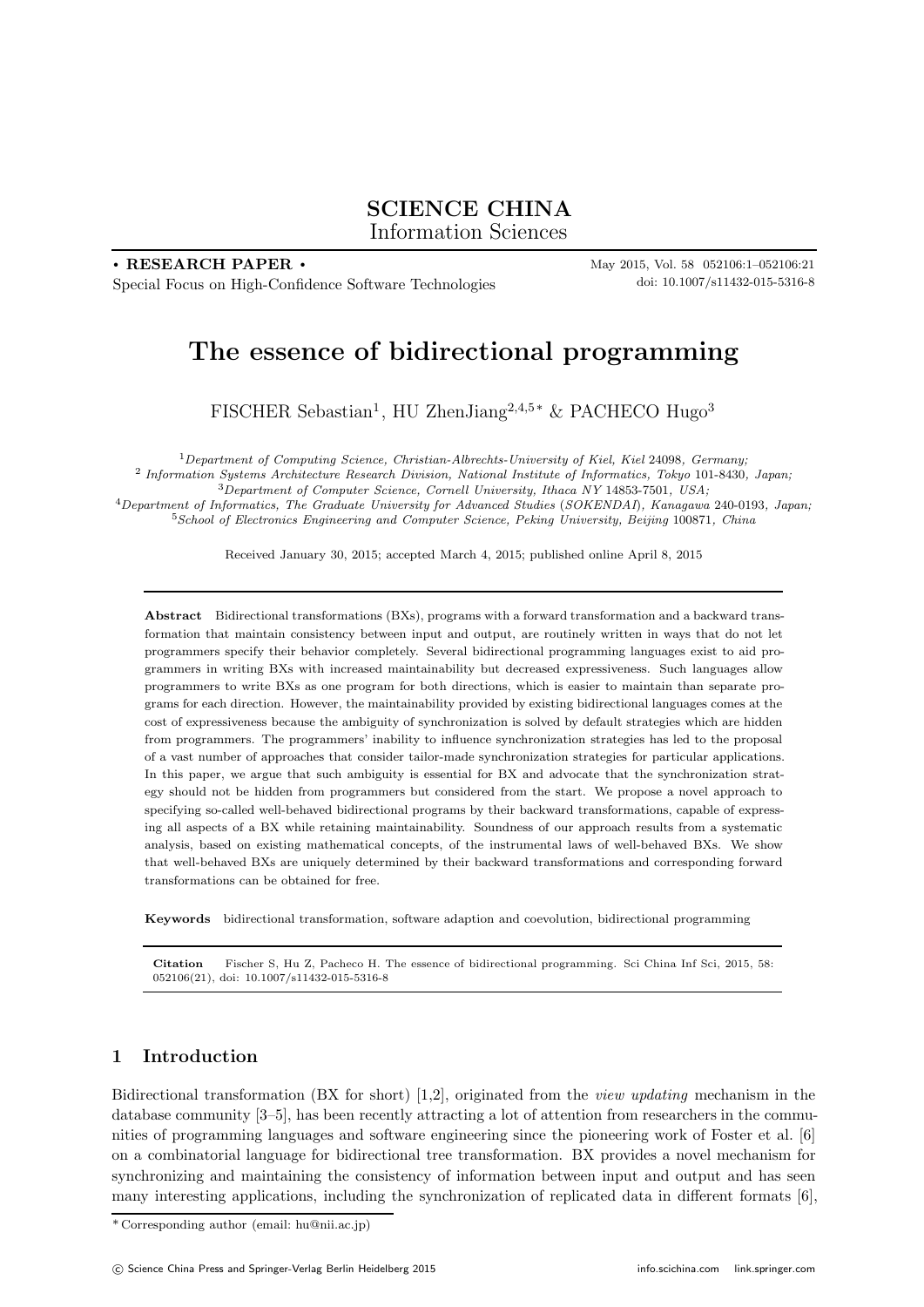

**Figure 1** Forward and backward directions in BXs.

presentation-oriented structured document development [7], interactive user interface design<sup>1</sup>), or coupled software transformation [8].

#### **1.1 Bidirectional transformation (BX)**

A BX consists of a pair of transformations: the *forward* transformation is used to produce a target view from a source, while the *backward* transformation is used to "put back" modifications on the view to the source. To allow the forward transformation to discard information when producing a view, the backward transformation is supplied the original source in addition to the updated view. This situation is depicted in Figure 1 where, as is customary, the forward transformation is called *get* (also know as view function) and the backward transformation is called *put* (shorthand for "putback").

**Example 1.** As a simple example for a BX, consider a forward function *getFirst* that selects the first component of a pair and a corresponding backward function *putFirst* that updates the first component and retains the second component from the original pair. They can be defined as follows:

 $getFirst (x, y) = x$ ,  $putFirst (x, y) z = (z, y).$ 

Not every combination of *get* and *put* functions forms a reasonable BX. Their definitions need to fit together such that one constitutes the opposite direction of the other. Put formally, the *get* and *put* functions should be *well-behaved* in the sense that they satisfy the following GETPUT and PUTGET laws:

$$
put s (get s) = s,
$$
 GETPUT  
get (put s v) = v.  
 PUTGET

The GETPUT property requires that not changing the view shall be reflected as not changing the source, while the PUTGET property requires all changes in the view to be completely reflected to the source so that the changed view can be computed again by applying the forward transformation to the changed source.

#### **1.2 Bidirectional programming**

*Bidirectional programming* is to develop well-behaved BXs to solve various synchronization problems. A straightforward approach to bidirectional programming is to write two unidirectional transformations. Although this ad hoc solution provides full control over both forward and backward transformations and can be realized using standard programming languages, it scales badly for non-trivial transformations and easily becomes expensive and error-prone: not only do we have to write two transformations instead of a single one, but the two transformations must be shown to satisfy the well-behavedness laws. Also, it is a maintenance problem if a modification to one of the transformations requires a redefinition of the other transformation as well as a new proof of the laws.

To ease bidirectional programming and to enable maintainable bidirectional programming, it is preferable to write just a single program that can denote both transformations, which has motivated the following two methods:

<sup>1)</sup> Meertens L. Designing constraint maintainers for user interaction. Manuscript available at http://www.kestrel.edu /home/people/meertens, 1998.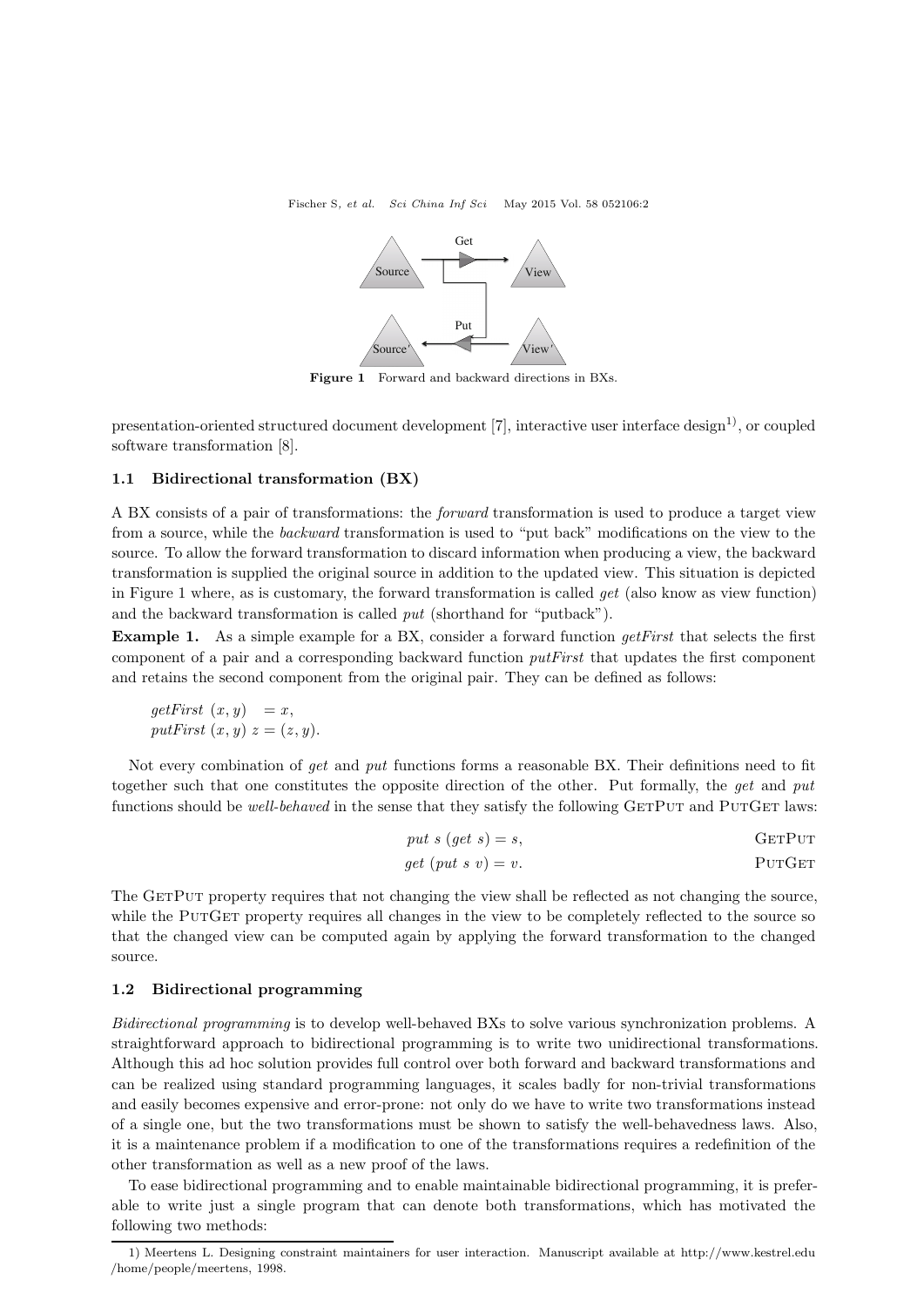• *Bidirectionalization of forward transformation*. This is to allow users to write the forward transformation in a familiar (unidirectional) programming language and derive a suitable backward transformation through *bidirectionalization* techniques [9–14].

• *Design of domain-specific BX languages*. This is to instruct users to write a program in a particular *bidirectional programming language* [6,15–20], from which both transformations can be derived.

What both methods have in common is that one writes a forward transformation in a unidirectional language or a domain-specific BX language, and a corresponding good backward transformation can be automatically derived, which makes bidirectional programming easy and maintainable. Despite these advantages, there is an impractical assumption that for a forward transformation *get*, it is sufficient to derive a "suitable" *put* that can be combined to form a well-behaved bidirectional transformation. In general a *get* function may not be injective, so there may exist many possible *put* functions that can be combined with *get* to form a BX. Also, the most "suitable" or "best" backward transformation may be hard to find and to justify. There is no clear consensus on the best requirements even for well-studied domains [21].

To understand the inherent ambiguity in possible "putback" functions, consider, as an example, the following forward transformation<sup>2)</sup>:

*getEvens ns* = *filter even ns*.

It returns those elements of a list of numbers which are even.

 $getEvents [2, 3, 5, 6] = [2, 6].$ 

What is a corresponding *put*? If 6 is eliminated from the result, leaving the view list [2], there are many well-behaved ways of putting back this elimination to the source. For example, we could delete the number 6 from the source  $[2, 3, 5, 6]$  to obtain the updated source  $[2, 3, 5]$  or change 6 to *n* obtaining [2, 3, 5, *n* ] where *n* is an arbitrary odd number. Keller [10] argues that many of these "putback" functions are incomparable, and that there is no reasonable approach to say which one is the best for all situations.

It is this unavoidable ambiguity of *put* that makes bidirectional programming difficult to be used in practice due to possibly unpredictable behaviors, and that has led to the boom of current bidirectional frameworks, in an attempt to answer the needs of particular bidirectional applications [1,2].

#### **1.3 Putback-based bidirectional programming**

So far, bidirectional programming has been focused on writing the forward transformation (or a bidirectional program that resembles the forward transformation), and then trying to derive a suitable (but less obvious) backward transformation that embodies a specific way to solve the ambiguity of update translation (i.e., an update strategy) [10,20,22].

In this paper, we argue that the update strategy should be considered from the start, and propose a novel putback-based approach to bidirectional programming: writing *put* and deriving *get* (i.e., specifying the intended backward transformation that best suits particular purposes, and deriving the forward transformation.) The new approach attains the advantages of writing a single program to specify a bidirectional transformation, offering better maintenance. It also enjoys an important feature that, in sharp contrast to bidirectional programming based on *get* where *get* is not sufficient to determine *put*, bidirectional programming based on *put* has the potential to describe all intentions of BXs, since there is only one *get* that can be combined with a given *put* to form a well-behaved BX.

There are two major difficulties in constructing a framework for putback-based bidirectional programming. One is to clarify sufficient and necessary conditions on the *put* function such that it can be used to describe all intentions of a well-behaved bidirectional transformation while guaranteeing existence and uniqueness of the corresponding *get* function. The other difficulty is how to automatically derive the unique *get* from *put* in practice. Our main technical contributions can be summarized as follows.

<sup>2)</sup> We use Haskell syntax for our examples as we discuss further in Subsection 3.1. The *filter* function is predefined and selects all elements from a list that satisfy the given predicate—in this case *even*, which is also predefined.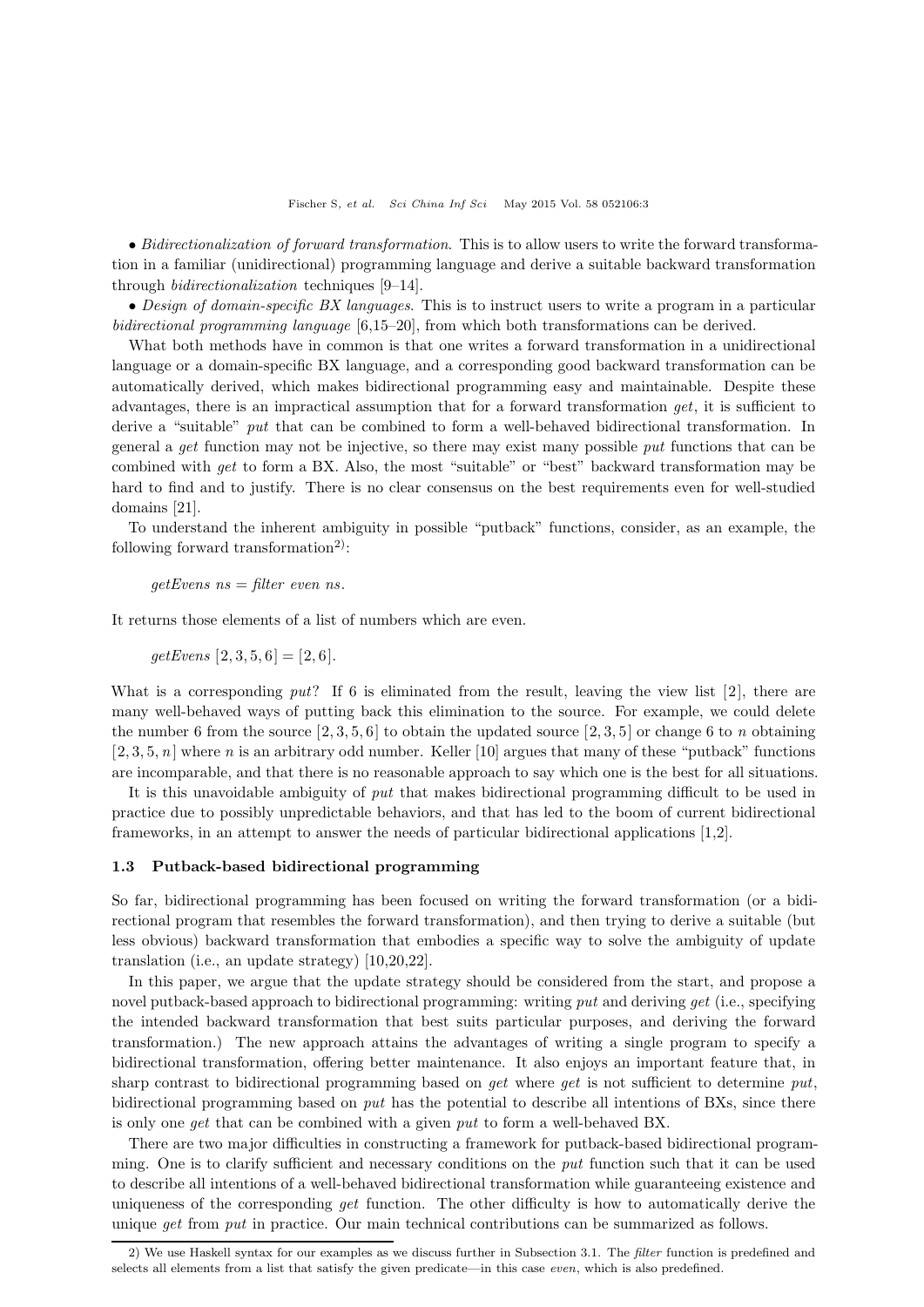

• We clarify the necessary conditions on putback functions of well-behaved bidirectional transformations in Section 3 and use these conditions to characterize different classes of BXs in Section 4.

• We formally prove in Section 4 that, for a given *put* function that satisfies the identified necessary conditions, the corresponding *get* function is unique in each considered class of BXs. Hence, the *get* function is redundant and can be derived automatically, retaining maintainability and offering full control.

• We describe in Section 5 a prototype implementation for deriving *get* from *put* in the functional logic programming language Curry [23] and demonstrate how to program putback style programs that implement different update strategies for transformations resembling database queries.

In the rest of the paper, we begin in Section 2 by discussing the considered classes of BXs more formally and provide corresponding intuitions using examples that we also use to show the ambiguity of backward transformations for given forward transformations. We discuss related work in Section 6 and provide our conclusions together with possibilities for future work in Section 7.

## **2 Classes of bidirectional ransformations**

In this section we review different classes of bidirectional transformations, discussing their laws both equationally and intuitively. Example transformations in this section are minimalistic to highlight the essential differences between different classes of BXs.

#### **2.1 Well-behaved BXs**

Foster et al. [6] call BXs that satisfy the GETPUT and PUTGET laws *well-behaved*.

**Definition 1** (GETPUT law). The GETPUT law, formulated in Subsection 1.1, describes a property of calling the forward function *get* before the backward function *put*. It is depicted in Figure 2.

The *put* function should yield an unmodified source when passing the view obtained by *get* unchanged along with the original source. This property captures the intuition that if no view update takes place the source should not be updated either.

**Definition 2** (PUTGET law). The PUTGET law, formulated in Subsection 1.1, describes a property of calling the backward function *put* before the forward function *get*. It is depicted in Figure 3.

When passing a source obtained by *put* to *get*, then *get* should yield the same view that was passed to *put*. This property captures the intuition that view updates are reflected to the source by *put* and can be observed by *get*.

The bidirectional transformation defined in Example 1 is well-behaved because it satisfies the GETPUT and PUTGET laws. To verify the GETPUT law, consider the following equations.

 $putFirst (x, y) (getFirst (x, y))$ = { definition of *getFirst* }  $putFirst (x, y) x$ = { definition of *putFirst* }  $(x, y)$ .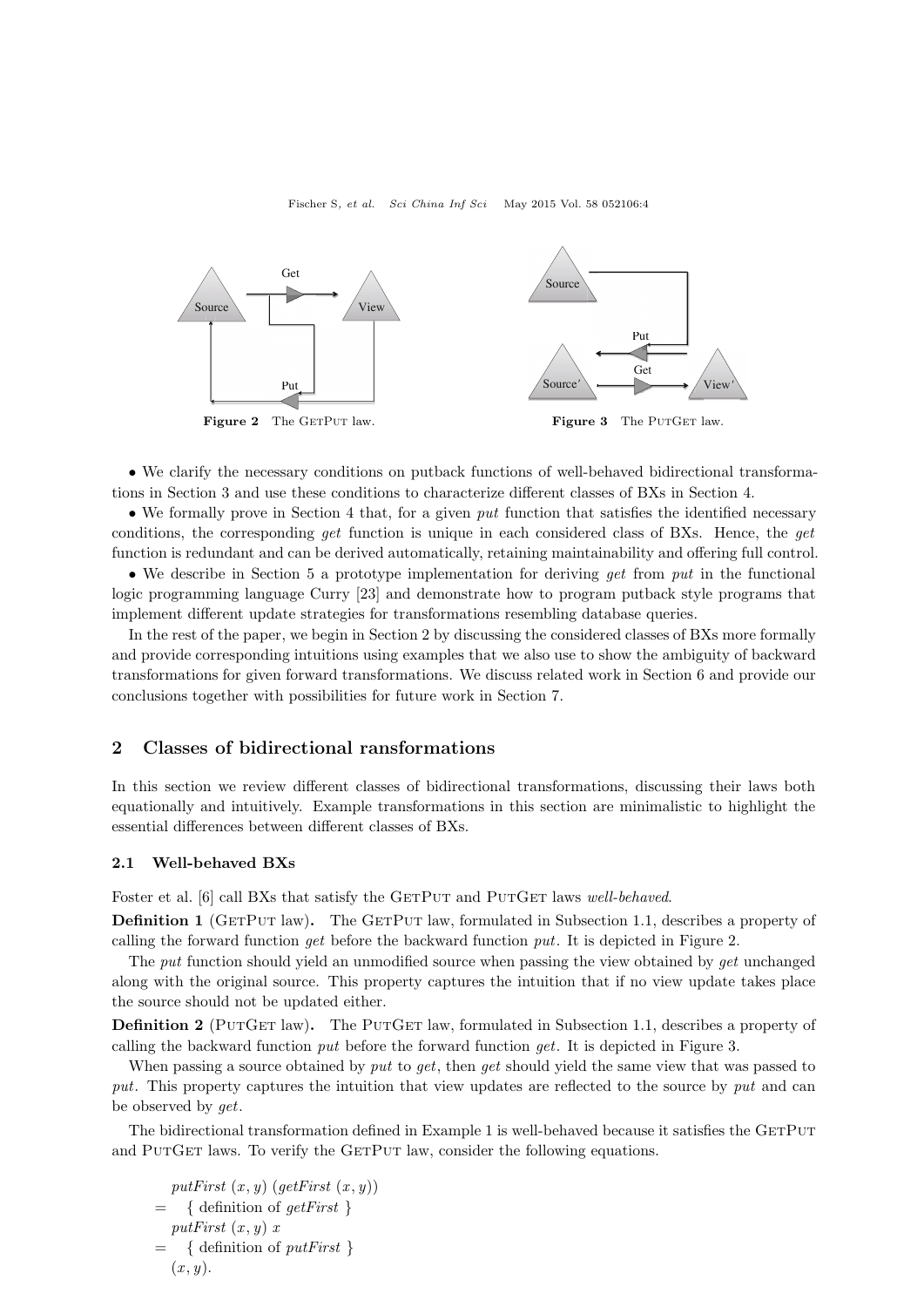So, indeed, when we update the first component of a pair with its own first component, the pair does not change. To verify the PUTGET law, consider the equations below.

$$
getFirst (putFirst (x, y) z)
$$
  
= { definition of putFirst }\n
$$
getFirst (z, y)
$$
  
= { definition of getFirst }\n
$$
z.
$$

So, indeed, if we query the first component of a pair with an updated first component, we get back the value used for updating.

**Example 2** (Change counter)**.** As another example of a well-behaved bidirectional transformation, consider the combination of *getFirst* with the following backward function.

*putFirstCount*  $(n, c)$   $m =$  **if**  $n = m$  **then**  $(m, c)$  **else**  $(m, c + 1)$ .

This function increments the second component of a pair whenever we change its first component. It is easy to verify both the GETPUT and PUTGET laws.

#### **2.2 Very well-behaved BXs**

Foster et al. [6] call well-behaved BXs that also satisfy the PutPut law *very well-behaved*.

**Definition 3** (PUTPUT law). The PUTPUT law describes a property of calling the backward function *put* twice with different views.

$$
put (put s v') v = put s v.
$$
 
$$
PUTPUT
$$

When *put* is called twice in a row then the result should be the same as the result of the second call with the updated source replaced by the original. This property captures the intuition that view updates are independent of each other.

The BX defined in Example 1 is very well-behaved, as can be verified by the following equations.

```
putFirst (putFirst (x, y) z_1) z_2= { definition of putFirst }
  putFirst (z_1, y) z_2= { definition of putFirst }
  (z_2, y)= { definition of putFirst }
  putFirst (x, y) z_2.
```
The first update (using the value  $z_1$ ) does not influence the second update (using  $z_2$ ) because updates completely overwrite the effect of previous updates.

The BX defined in Example 2 is not very well-behaved because the PUTPUT law is violated if two updates in a row change the first component of the pair more often than the second update alone.

*putFirstCount* (*putFirstCount* (42, 0) 43) 42 = { definition of *putFirstCount* } *putFirstCount* (43, 1) 42 = { definition of *putFirstCount* }  $(42, 2)$  $\neq$  $(42, 0)$ = { definition of *putFirstCount* } *putFirstCount* (42, 0) 42.

Different updates are not independent because their effect on the counter cannot be overwritten.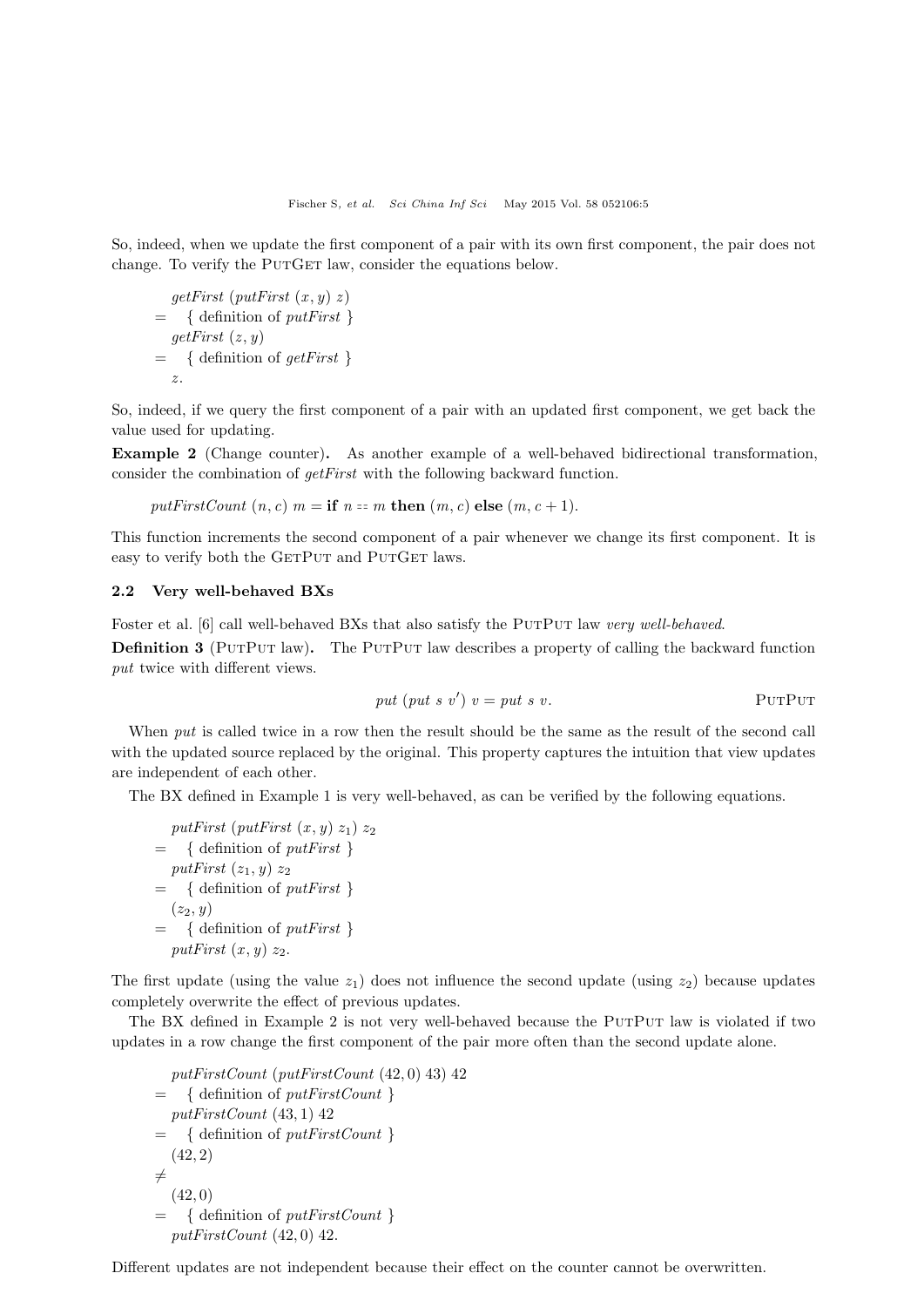**Example 3** (Maintaining difference)**.** As a second example of a bidirectional transformation that is very well-behaved consider the function *getFirst* together with the following backward function that maintains the original difference of the components of a pair when updating the first component.

*putFirstDiff*  $(x, y) z = (z, z + y - x)$ .

When updating the first component, the second is also changed such that the difference between the components remains the same. It can be proved that the GETPUT, PUTGET, and PUTPUT laws all hold.

Example 3 follows a general pattern to construct very well-behaved bidirectional transformations by maintaining a constant complement [3] of the view in invocations of the *put* function. In fact, Foster et al. [6] prove that view updating under constant complement captures every very well-behaved BX.

#### **2.3 Bijective BXs**

Foster et al. [6] call BXs that satisfy the STRONGGETPUT law in addition to the PUTGET law *bijective*. **Definition 4** (STRONGGETPUT law). The STRONGGETPUT law is a stronger version of the GETPUT law for well-behaved bidirectional transformations.

$$
put\ s'\ (get\ s) = s.
$$
 STRONGGETPUT

When *put* is called on the result of *get* it should yield the same source that was given to *get* initially, regardless of what source is used for the update. Together with the PUTGET law, the STRONGGETPUT law captures the intuition that there is a one-to-one correspondence between sources and views implemented by the *get* and *put* functions.

The BX defined in Example 1 is not bijective because there is no one-to-one correspondence between pairs and their first components. For example, the following inequality violates STRONGGETPUT.

$$
putFirst (1,2) (getFirst (3,4))
$$
\n
$$
= \{ definition of getFirst \}
$$
\n
$$
putFirst (1,2) 3
$$
\n
$$
= \{ definition of putFirst \}
$$
\n
$$
(3,2)
$$
\n
$$
\neq
$$
\n
$$
(3,4).
$$

Unlike (very) well-behaved BXs, bijective BXs do not allow to discard information when computing a view from a source. Examples 2 and 3 also do not define bijective bidirectional transformations because they use the same forward function as Example 1 which discards information.

## **3 Preliminary observations on putback functions**

We now introduce notation and review mathematical concepts that play a role when we characterize the different classes of BXs in Section 4. While doing so, we observe necessary conditions on *put* functions implied by laws for bidirectional transformations.

#### **3.1 Currying, point-free style, and infix operator sections**

We denote function application by juxtaposition (as in the functional programming language Haskell<sup>3)</sup>). For example, the application of a function *get* to a source argument *s* is written as *get s*. We write functions with multiple arguments in so-called curried style, i.e., instead of taking (a tuple of) multiple arguments directly, multi-argument functions take one argument and yield a function for the remaining

<sup>3)</sup> Marlow S (editor). Haskell 2010 language report. 2010. http://www.haskell.org/onlinereport/haskell2010/.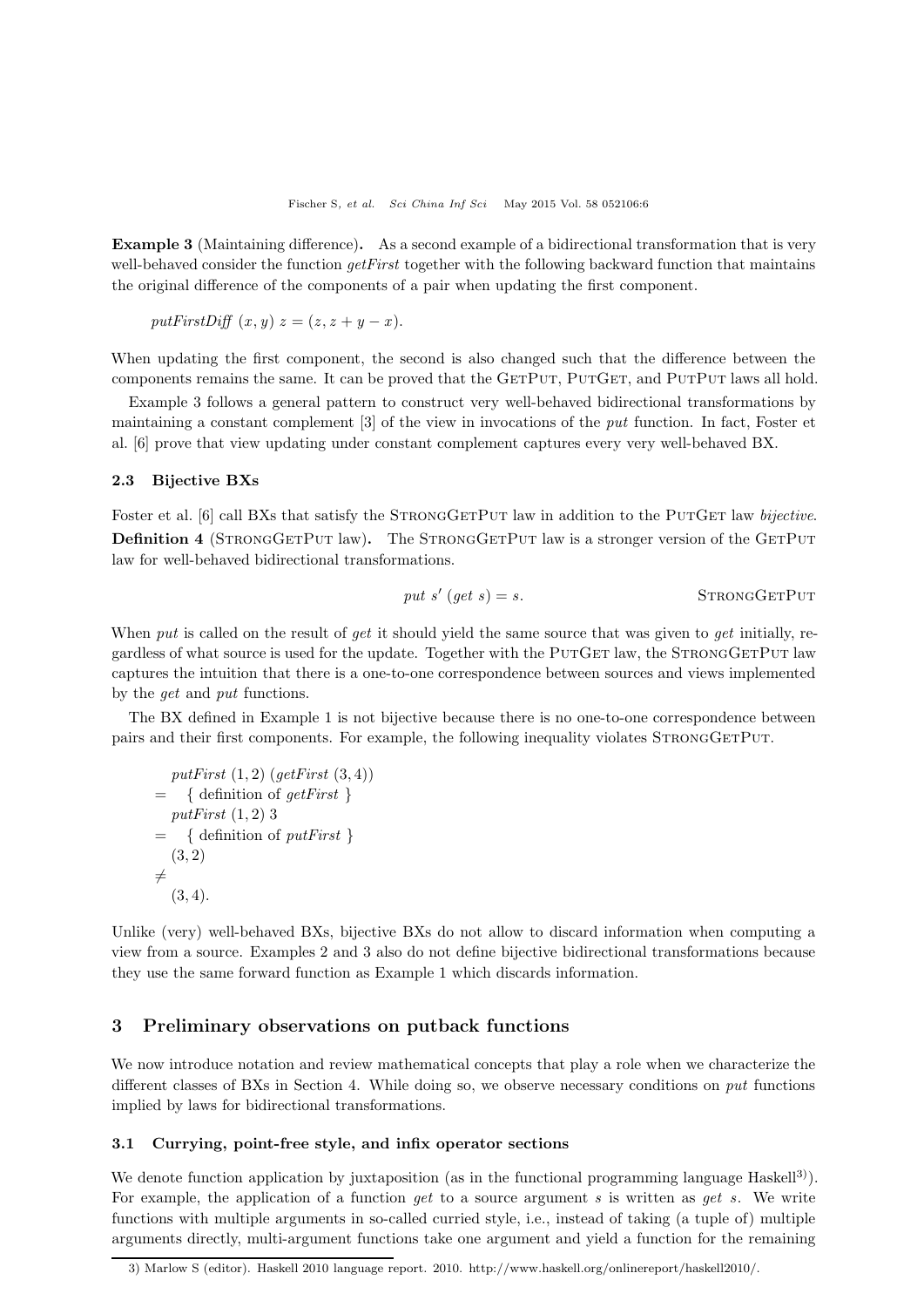arguments. As is conventional, function application associates to the left and, hence, the application of a function *put* to a source argument *s* and a view argument *v* is written as follows.

$$
put s v = (put s) v.
$$

The higher-order functions *curry* and *uncurry* translate between the curried and uncurried versions of a function.

$$
curry f x y = f (x, y),
$$
  
uncurray f (x, y) = f x y.

For example, we can obtain the uncurried version of a *put* function by calling *uncurry* and then pass the arguments as a pair.

uncurray put 
$$
(s, v) = put s v
$$
.

Sometimes, we give type annotations for functions, again in Haskell notation. If sources have type *S* and views are of type *V* then curried and uncurried *put* functions have the following types, respectively.

```
put :: S \rightarrow (V \rightarrow S),uncurry put :: (S, V) \rightarrow S.
```
As is conventional, the function-type constructor associates to the right, so the type  $S \to (V \to S)$  can be written  $S \to V \to S$ , for short.

We write *id* for the identity function on arbitrary types. To highlight a specific argument (and result) type of *id* we sometimes write it as a subscript, such as id*<sup>S</sup>* for the identity function on a type *S*.

We write a dot to denote function composition. For example, the composition of a partially applied *put* function with a *get* function, applying *get* to the result of *put s*, is written as follows.

$$
get \cdot put \ s = \lambda v \rightarrow get \ (put \ s \ v).
$$

Lambda abstractions, like the one above, define anonymous functions.

Binary functions, such as *put*, can be enclosed in backquotes to use them as infix operators. Furthermore, partial applications of infix operators can be formed for the first and second argument using parenthesized *infix operator sections* where only the left (i.e., first) or right (i.e., second) argument is provided. The following examples demonstrate the use of such notation.

 $s$  '*put*'  $v = put s v$ ,  $(s'put') = \lambda v \rightarrow put \ s \ v = put \ s,$  $({}^\iota \mathit{put}^\iota v) = \lambda s \rightarrow \mathit{put} s v.$ 

**Proposition 1** (Point-free laws for BXs). We can now rephrase some of the laws for bidirectional transformations reviewed in Section 2 in the so-called point-free style, i.e., without mentioning some arguments of functions.

1. The PUTGET law (cf. Definition 2) states the following equation for all sources *s*.

 $get \cdot put \ s = id.$ 

2. The PUTPUT law (cf. Definition 3) states the following equation for all views  $v$  and  $v'$ .

 $('put'v) \cdot ('put'v') = ('put'v).$ 

3. The StrongGetPut law (cf. Definition 4) states the following equation for all sources *<sup>s</sup>*.

 $put \, s \cdot get = id.$ 

Reformulating laws in the point-free style will help identify necessary conditions on putback functions using standard mathematical terminology.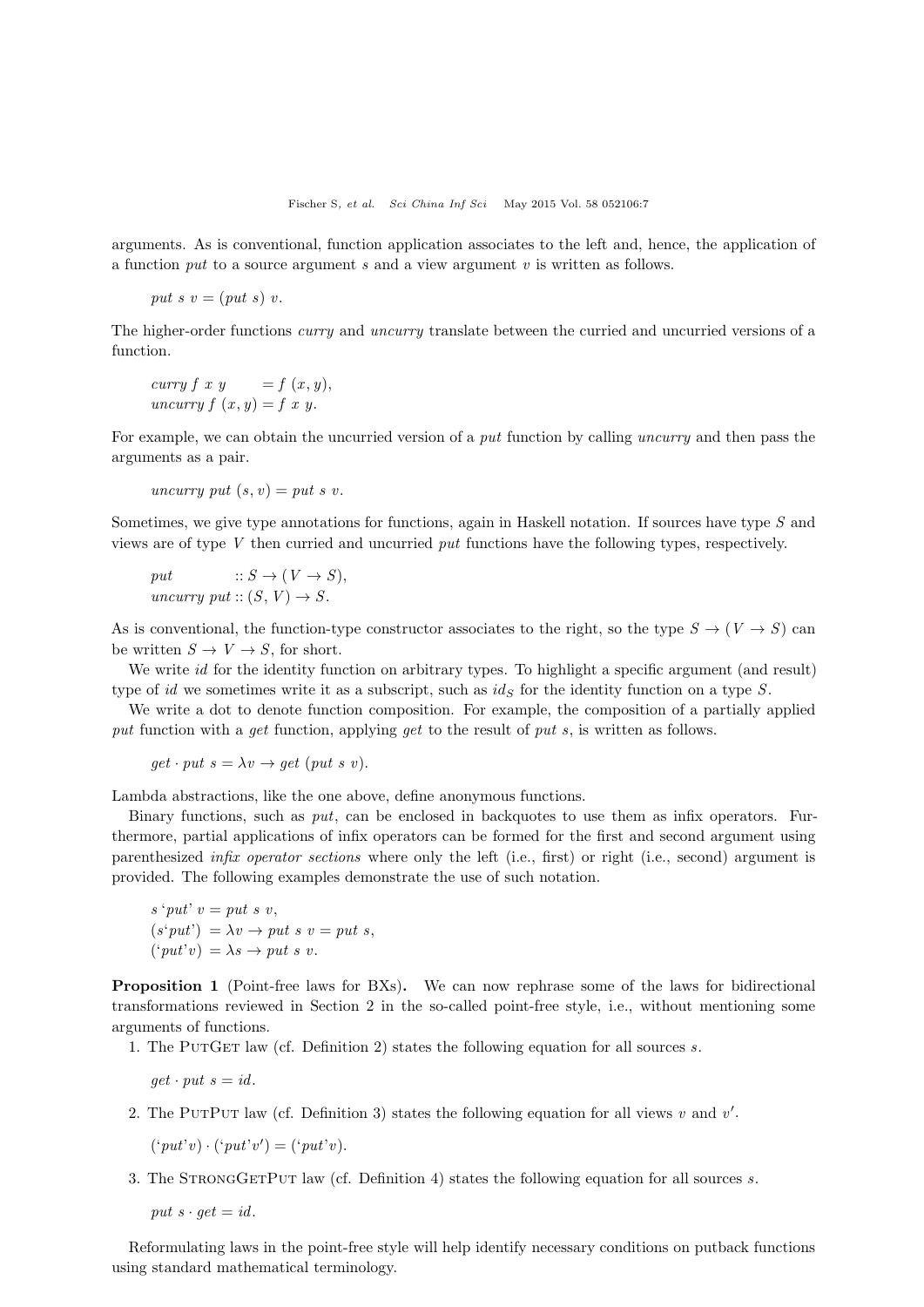#### **3.2 Mathematical propositions**

This subsection recalls basic mathematical concepts used subsequently and relates them to the previously introduced notation.

**Definition 5** (Injectivity and left inverse). A function  $f: A \rightarrow B$  is *injective* if and only if there is a function  $g: B \to A$  such that  $g \cdot f = id_A$ . In this case, *g* is called *left inverse* of *f*.

Intuitively, an injective function maps different arguments to different results. As a consequence, the result type is "at least as big as" the argument type.

**Definition 6** (Surjectivity and right inverse). A function  $f: A \rightarrow B$  is *surjective on B* if and only if there is a function  $q :: B \rightarrow A$  such that  $f \cdot q = id_B$ . In this case, q is called *right inverse* of f.

Intuitively, a surjective function yields every value in its result type for some argument. As a consequence, the argument type is "at least as big as" the result type.

**Proposition 2** (Injectivity and Surjectivity in BXs). Certain laws for bidirectional transformations impose injectivity and surjectivity requirements on bidirectional transformations.

1. The PutGet law (cf. Proposition 1) implies that *get* is surjective on the view type *<sup>V</sup>* and "*put s*" is injective for all sources *s*. If the PUTGET law holds then, for all sources *s*, get is a left inverse of "*put s*" and "*put s*" is a right inverse of *get*.

2. The StrongGetPut law (cf. Proposition 1) implies that *get* is injective and "*put s*" is surjective on the source type *<sup>S</sup>* for all sources *<sup>s</sup>*. If the StrongGetPut law holds then, for all sources *<sup>s</sup>*, *get* is a right inverse of "*put s*" and "*put s*" is a left inverse of *get*.

**Definition 7** (Bijectivity and inverse)**.** A function *f* is *bijective* if and only if it is injective and surjective. In this case, there is exactly one left inverse *g* of *f* . It is also a right inverse of *f* and, therefore, called *inverse*, for short. We write  $f^{-1}$  for the inverse of a bijective function f.

Intuitively, a bijective function defines a one-to-one correspondence between its argument and result type. As a consequence, both have the same cardinality.

Proposition 2 justifies why BXs that satisfy both the PUTGET as well as the STRONGGETPUT law are called bijective, because in this case *get* is bijective and *put s* is its inverse for all sources *s*. This shows that *put* functions in bijective BXs can ignore their source argument, such that they trivially satisfy the PutPut law (cf. Definition 3). Therefore, every bijective BX is also very well behaved.

It is worth considering the differences between the properties defined in Definitions 5–7 for multiargument functions in curried and uncurried style. For example, for a given *put* function we can distinguish the following notions of injectivity.

1. *put* is injective,

2. *put s* is injective for all source values *s*,

3. *uncurry put* is injective.

We can build an intuition for the differences between these properties by considering the cardinalities of source and view types, say  $|S|$  and  $|V|$  respectively.

The cardinality of the argument type *S* of *put* is |S| and the cardinality of its result type  $V \rightarrow S$  is  $|S|^{|V|}$ . Therefore, it is easy to give an injective *put* function. In fact, the constant *put* function defined as follows is an example.

 $put s v = s.$ 

On the other hand, the argument type  $(S, V)$  of *uncurry put* has cardinality  $|S| \cdot |V|$  and its result type *S* has cardinality |S|. So, for finite source and view types with  $|V| > 1$  there is no *put* function such that *uncurry put* is injective.

Property 2 lies in-between properties 1 and 3. For source types that are "at least as big as" the view type, there are *put* functions that satisfy property 2. The constant *put* function, however, is a counter example because all views are mapped to the same source.

We can make similar observations for surjectivity instead of injectivity of multi-argument functions.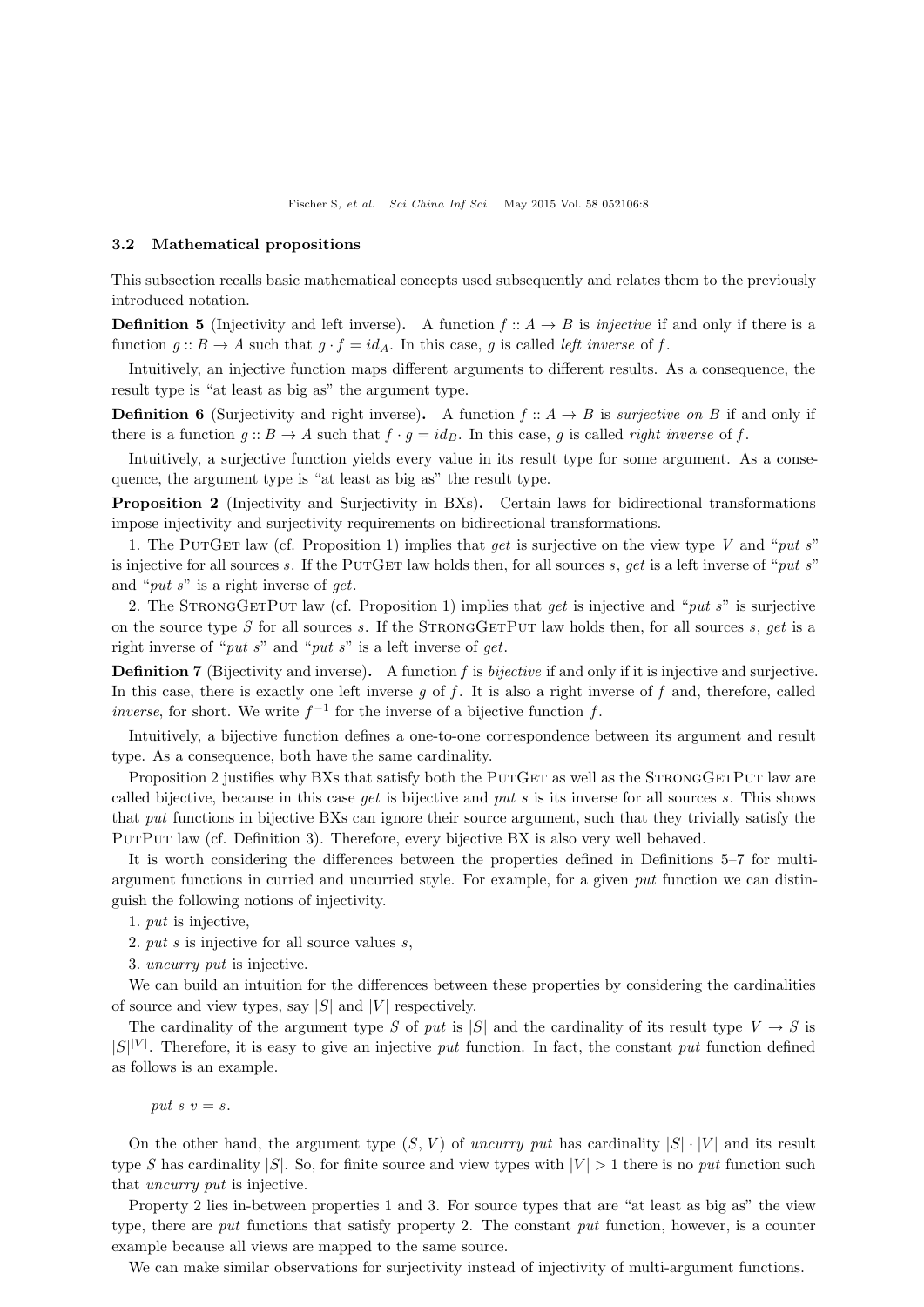**Proposition 3** (Surjectivity of *uncurry put*). The GETPUT law (cf. Definition 1) implies that "*uncurry put*" is surjective on the source type. *Proof.* If the GETPUT law holds then the function " $p^r = \lambda s \rightarrow (s, qet s)$ " is a right inverse of "*uncurry put*":

*uncurry put*  $(p^r s)$  $=$  { definition of  $p^r$  } *uncurry put* (*s*, *get s*) = { definition of *uncurry* } *put s* (*get s*)  $= \{ \text{GETPUT law} \}$ *s*.

Our final mathematical concept that turns out helpful for characterizing the different classes of BXs introduced in Section 2 is idempotence.

**Definition 8** (Idempotence). A function  $f: A \to A$  is called *idempotent* if  $f \cdot f = f$  holds.

**Proposition 4** (Idempotence of  $('put'v)$ ). In a well-behaved BX, i.e., which satisfies the GETPUT and PUTGET laws, the function ('*put*'*v*) is idempotent for all views *v*. This idempotence requirement can also be expressed as the following equation, called the PutTwice law [24].

$$
put (put s v) v = put s v.
$$
 
$$
PUTWICE
$$

*Proof.* The following equations use the PUTGET and GETPUT laws to derive the required idempotence.

```
((\forall put'\,v) \cdot (\forall put'\,v)) s= { function composition }
  (s 'put' v) 'put' v
= { prefix notation }
  put (put s v) v
= \{ PUTGET law \}put (put s v) (get (put s v))
= \{ \text{GETPUT law} \}put s v
= { infix operator section }
  ('put'v) s.
```
The PUTPUT law is stronger than idempotence of  $('put'v)$  because it requires a similar equation for compositions of *put* applied to different views *v* and *v* instead of compositions of *put* applied to the same view. Example 2 shows that the PUTPUT law is stronger than idempotence of  $('put'v)$  because the bidirectional transformation defined there is well-behaved, but not very.

## **4 Characterizing BXs in terms of the putback function**

We now characterize different classes of BXs introduced in Section 2 based on necessary conditions observed in Section 3. From this characterization we will be able to identify exactly, for each introduced class of BXs, which part of the definition of a BX is redundant due to the corresponding laws.

As a preliminary observation, note that for bijective BXs the *put* function is uniquely determined by the *get* function and vice-versa. We can define

 $put s = get^{-1}$ 

for all sources *s* to derive a unique *put* from *get*. We can also define

*get s* =  $(put s)^{-1}$  *s*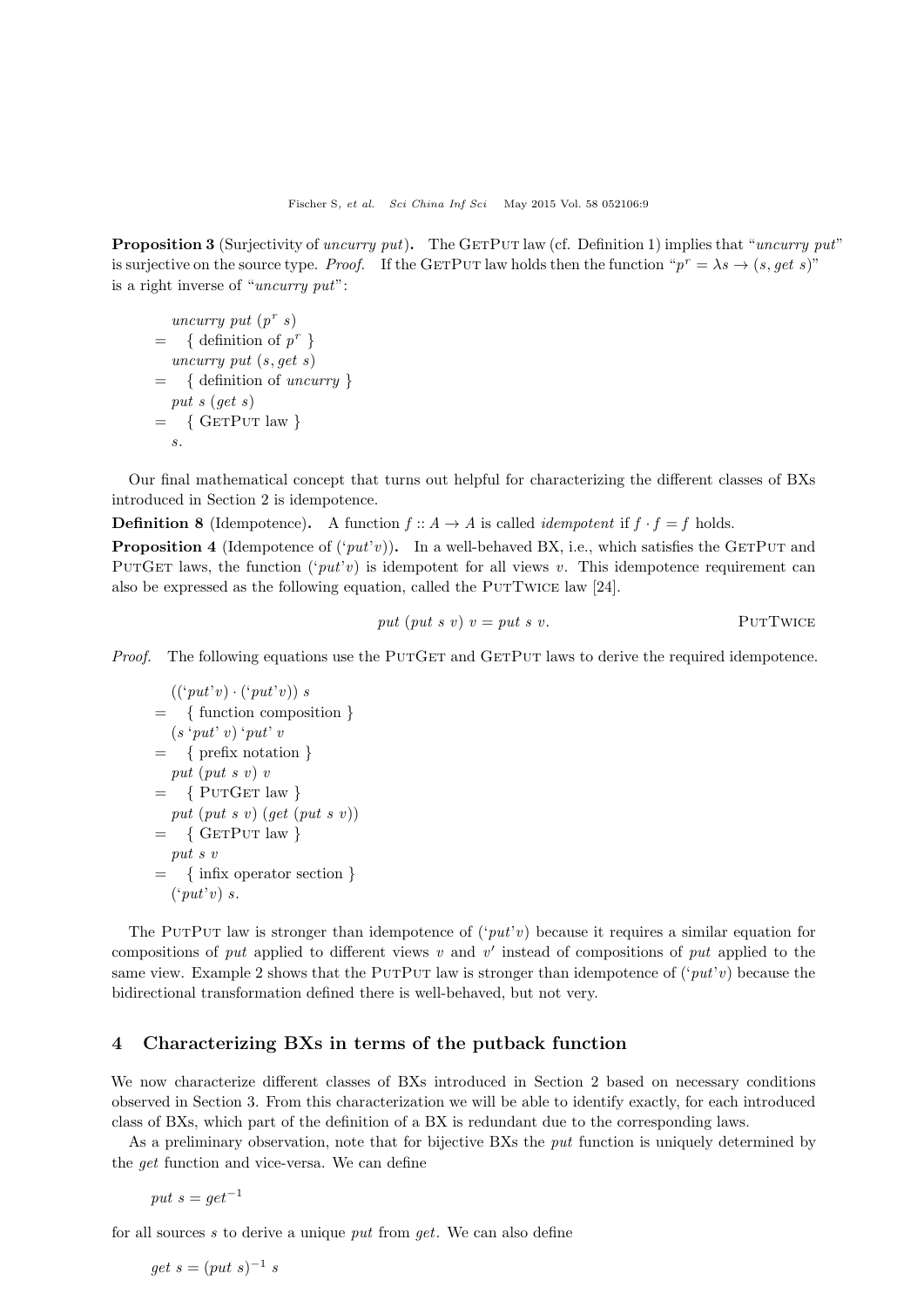to derive a unique *get* from *put*.

For (very) well-behaved BXs the *get* function does not give rise to a unique *put* function. Examples 1 and 3 are two different very well-behaved BXs with the same *put* function. Hence, (very) well-behaved BXs cannot be specified completely by only providing a *get* function.

In the remainder of this section, we show that (very) well-behaved BXs can be specified completely by giving their *put* function. No additional conditions on *put* functions are required apart from necessary conditions observed in Section 3.

#### **4.1 Characterizing well-behaved BXs**

Our first theorem shows that we can replace each of the defining laws for well-behaved BXs by necessary conditions observed previously.

**Theorem 1** (Characterizing well-behaved BXs)**.** The following propositions are equivalent.

1. The GETPUT and PUTGET laws hold.

2. The GETPUT law holds,  $('put'v)$  is idempotent for all views  $v$ , and "*put s*" is injective for all sources *s*.

3. The PUTGET law holds,  $('put'v)$  is idempotent for all views  $v$ , and "*uncurry put*" is surjective on the source type.

*Proof.* We show the implications  $1 \Rightarrow 2 \Rightarrow 1 \Rightarrow 3 \Rightarrow 1$ .

 $1 \Rightarrow 2$  The idempotence requirement follows from Proposition 4. The injectivity requirement is a direct consequence of the PUTGET law (cf. Proposition 2).

 $2 \Rightarrow 1$  To conclude the PUTGET law

 $get$  (*put s v*) = *v* 

for all sources s and views v, let  $p^l$  be a left inverse of put (put s v). Then, verify the following equations using the GETPUT law and Proposition 4.

get (put s v)  
\n
$$
= \{ \text{ definition of id } \}
$$
\n
$$
id (get (put s v))
$$
\n
$$
= \{ p^l \text{ is left inverse of put} (put s v) \}
$$
\n
$$
p^l (put (put s v) (get (put s v)))
$$
\n
$$
= \{ \text{GETPUT law } \}
$$
\n
$$
p^l (put s v)
$$
\n
$$
= \{ \text{idempotence of } ('put'v), \text{Proposition 4 } \}
$$
\n
$$
p^l (put (put s v) v)
$$
\n
$$
= \{ p^l \text{ is left inverse of put} (put s v) \}
$$
\n
$$
id v
$$
\n
$$
= \{ \text{definition of } id \}
$$

1 ⇒ 3 The idempotence requirement follows from Proposition 4. Surjectivity of "*uncurry put*" follows from Proposition 3.

 $3 \Rightarrow 1$  To conclude the GETPUT law, let  $p^r$  be a right inverse of "*uncurry put*", and for a source *s* define " $(s', v) = p^r s$ " such that "*put s'*  $v = s$ ". Then, verify the following equations using the PUTGET law and Proposition 4.

$$
put s (get s)
$$
  
= { put s' v = s}  
put (put s' v) (get (put s' v))  
= { PUTGET law }  
put (put s' v) v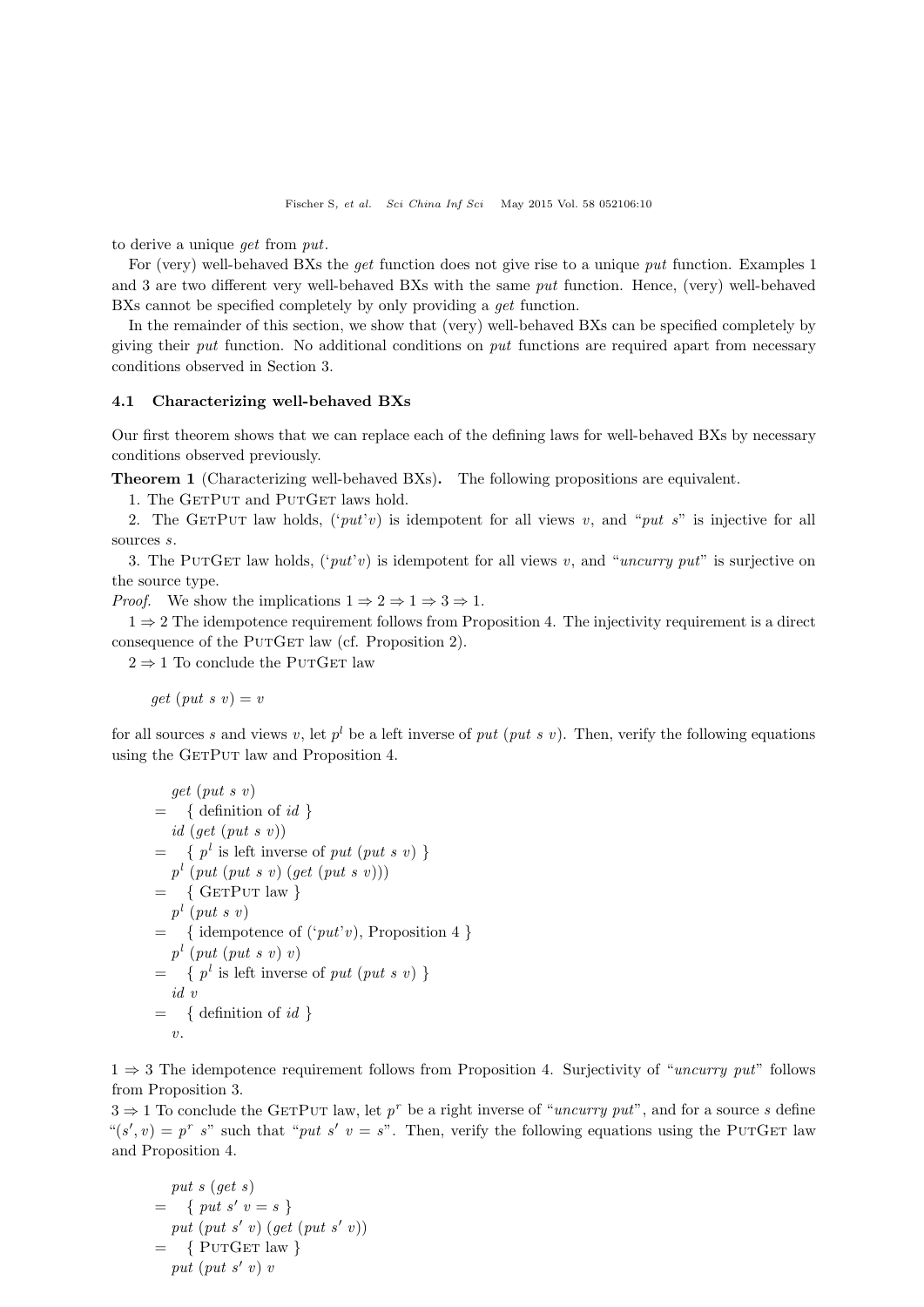$$
= \{ \text{ idempotence of } ('put'v), \text{ Proposition 4 } \}
$$
  
\n
$$
put s' v
$$
  
\n
$$
= \{ put s' v = s \}
$$
  
\n
$$
s.
$$

We cannot replace both defining laws for well-behaved BXs by the necessary conditions on the *put* function without losing the connection to the *get* function. However, those necessary conditions on *put* functions *are* sufficient in the sense that they give rise to a unique *get* function such that the resulting BX is well-behaved. The following Theorem 2 shows that *put* functions satisfying the necessary conditions used in Theorem 1 characterize well-behaved BXs, i.e., well-behaved BXs are uniquely determined by their putback function.

**Theorem 2** (Uniqueness of *get* for well-behaved *put*)**.** Assume a *put* function that satisfies all of the following propositions.

1. ('*put*'*v*) is idempotent for all views *v*.

2. "*put s*" is injective for all sources *s*.

3. "*uncurry put*" is surjective on the source type.

Then the following propositions are also satisfied. (a) For every source *s* there is exactly one view *v* such that  $put s v = s$ . (b) There is exactly one *get* function such that the resulting BX is well-behaved. *Proof.*

(a) Regarding the existence of *v*, choose for all *s* a source *s'* and a view *v* such that  $s = put s' v$ according to (3). Then, the following equations hold because of Proposition 4.

put s v  
\n
$$
= \{ s = put s' v \}
$$
\nput (put s' v) v  
\n
$$
= \{ \text{idempotence of } ('put'v), \text{Proposition 4 } \}
$$
\n
$$
put s' v
$$
\n
$$
= \{ s = put s' v \}
$$
\ns.

A view *v* satisfying the equation *put s v* = *s* is unique because "*put s*" is injective according to (2).

(b) Regarding the existence of *get* define

 $get s = v, with v such that s = put s v$ 

according to  $(a)$ . Then, we can verify the GETPUT law as follows.

*put s* (*get s*) = { definition of *get* } *put s v, with v such that*  $s = put s$  *v*  $= \{ s = put s \ v \ }$ *s*.

From the second proposition of Theorem 1 we can now conclude that the resulting BX is well-behaved.

Regarding the uniqueness of *get*, consider *get'* such that the resulting BX is well-behaved. Then, we can observe the following equations making use of  $(a)$  and the PUTGET law.

```
get s
= \{ proposition (a)}
  get' (put s v), with v such that s = put s v
= \{ PUTGET law \}v, with v such that s = put s v
= { definition of get }
  get s.
```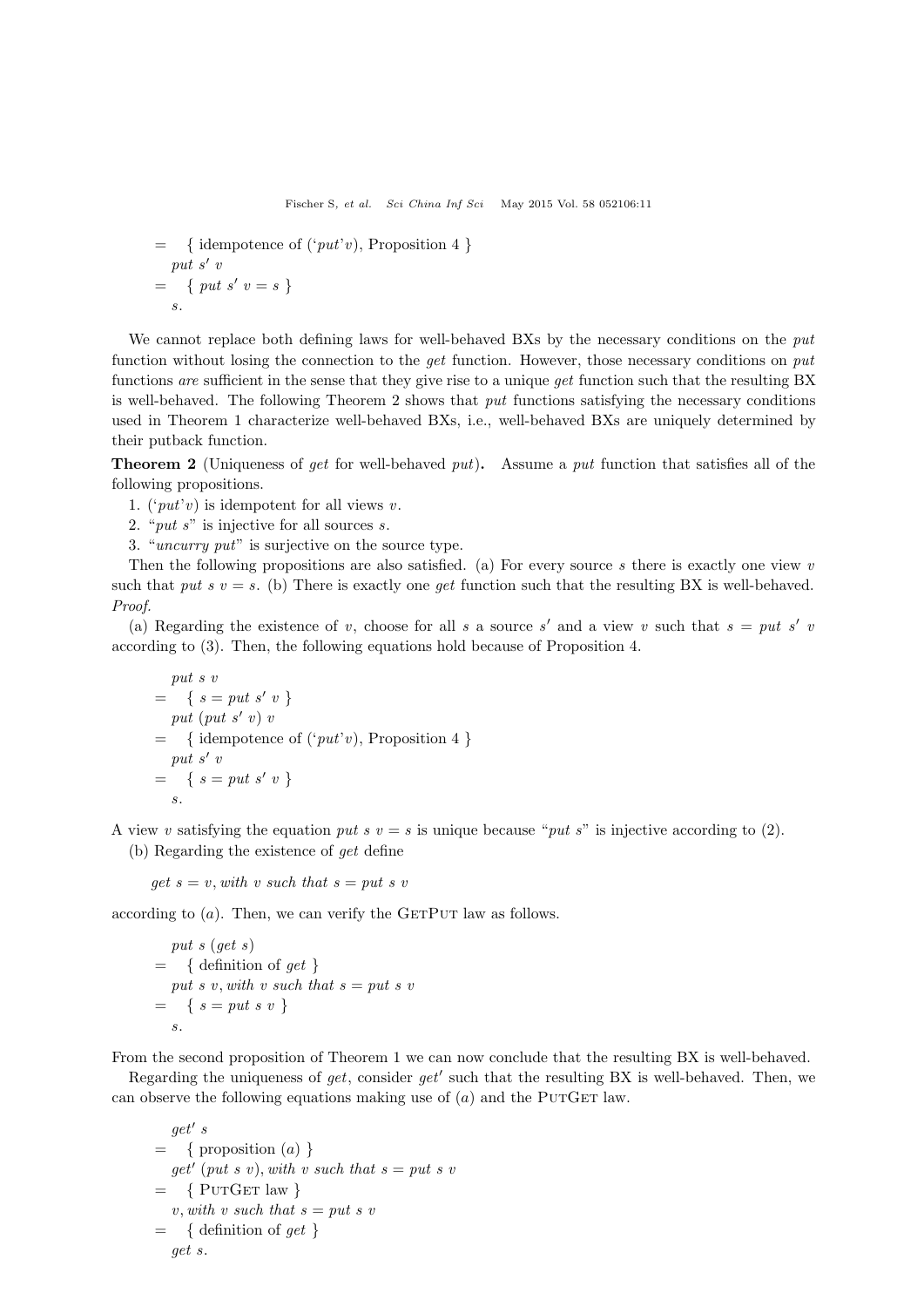This result shows that well-behaved BXs are characterized by their putback function, i.e., the *get* function is redundant for the purpose of specification.

#### **4.2 Characterizing very well-behaved BXs**

Very well-behaved BXs differ from well-behaved BXs only in the PutPut law (see Definition 3) which (as we have observed after Proposition 4) is a stronger version of the idempotence requirement on ('*put*'*v*) for all views *v*. That said, the following characterization of very well-behaved BXs is a direct consequence of Theorem 1.

**Corollary 1** (Characterizing very well-behaved BXs)**.** The following propositions are equivalent.

1. The GETPUT, PUTGET, and PUTPUT laws hold.

2. The GetPut and PutPut laws hold and "*put s*" is injective for all sources *<sup>s</sup>*.

3. The PUTGET and PUTPUT laws hold and "*uncurry put*" is surjective on the source type.

*Proof.* Direct consequence of Theorem 1 because the PUTPUT law (cf. Proposition 1) implies idempotence of ('*put*'*v*) for all views *v*.

We get a similar result regarding the uniqueness of the *get* function for a given *put* function of a very well-behaved BX as we observed for well-behaved BXs.

**Corollary 2** (Uniqueness of *get* for very well-behaved *put*)**.** Assume a *put* function that satisfies all of the following propositions.

- 1. The PUTPUT law holds.
- 2. "*put s*" is injective for all sources *s*.
- 3. "*uncurry put*" is surjective on the source type.

Then there is exactly one *get* function such that the resulting BX is very well-behaved.

*Proof.* The propositions imply those of Theorem 2 so there is a unique *get* function such that the resulting BX is well-behaved. It is also very well-behaved because the *put* function satisfies PutPut according to proposition (1).

#### **4.3 Partial BXs**

So far, we have assumed *get* and *put* to be functions —in the mathematical sense— between a source type *S* and a view type *V* . This entails, specifically, that *get* and *put* are both total, i.e., yield a value for every argument in their respective domains. In the case of well-behaved BXs, totality of *get* means surjectivity of *uncurry put* and totality of *put* means surjectivity of *get*.

While it is possible, in principle, to define precise types that match the domain and range of arbitrary *get* and *put* functions exactly, in practice it is often convenient to allow the source and view types of BXs be larger and define *get* or *put* as partial functions between these larger types [25].

**Example 4** (Partial BX to access the head of a non-empty list)**.** As an example for a partial bidirectional transformation, consider the following definitions.

 $getHead(x :=) = x$ ,  $putHead (-:xs) x = x : xs.$ 

In Haskell, (*x* : *xs*) denotes a list containing at least one element – *x* being the first and *xs* containing all remaining ones.

Here are some example calls, that demonstrate the behavior of the forward and backward functions using an alternative list notation.

*getHead*  $[1, 2, 3] = 1$ , *getHead* [ ] -- fails. *putHead*  $[1, 2]$  3 =  $[3, 2]$ ,  $putHead$  []  $1 - fails$ .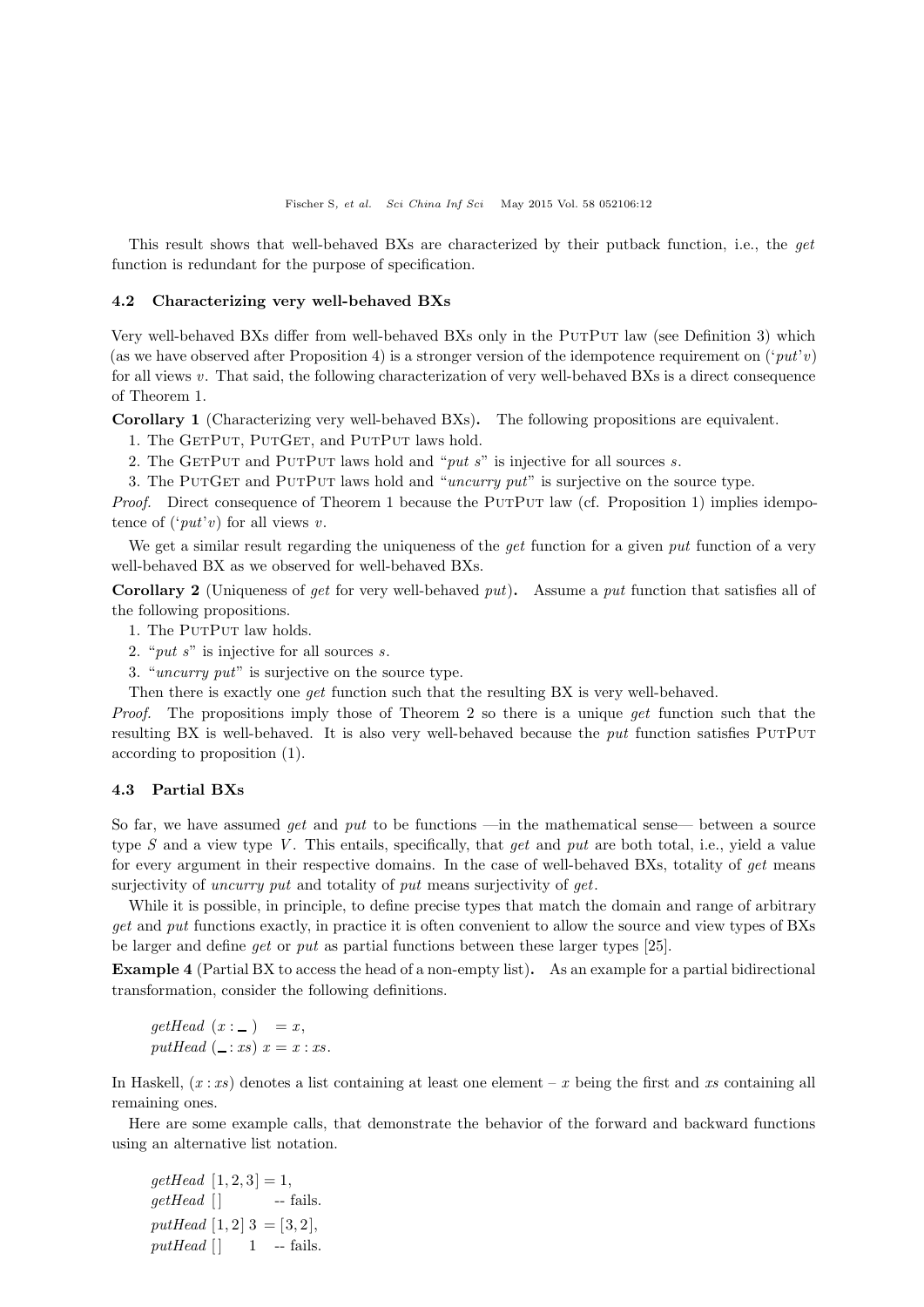If we define the source type for this transformation to be the type [*Elem* ] of lists of elements of type *Elem* and the view type to be *Elem* then *getHead* and *putHead* do not form a well-behaved BX. The GETPUT and PUTGET laws are violated if we use the empty list as a source value.

 $putHead [\ ] (getHead [\ ]) \neq [ ],$  $getHead$  ( $putHead$  [] 1)  $\neq$  1.

Also, note that one of the conditions on the *put* function used in Theorem 2 is violated: "*uncurry putHead*" is not surjective because *put s*  $v \neq [\ ]$  for all *s* and *v*.

In Example 4, however, there is an easy way out. If we define the source type to be the type of *non-empty* lists then *putHead* does satisfy all conditions of Theorem 2 and *getHead* is the unique forward function forming a well-behaved BX with *putHead*.

In general, we may assume such precise types even if we do not express them in a programming language. For example, in Section 5 we will define a bidirectional transformation whose view type consists of people from Tokyo. While we do not model the type of people from Tokyo in our programming language of choice, we can still use Theorem 2 to derive a corresponding forward function automatically via the same reasoning we applied to Example 4.

Alternatively, we could reformulate our definitions such that *get* and *put* are partial functions and bidirectional laws are partial equalities. This relaxation still preserves all the above theorems (excluding surjectivity of *get* and of *uncurry put*) as long as *get* and *put* are *safe* [25], in the sense that *get* is defined for the image of *put* and *put* is defined for the image of *get*. For space and readability reasons, we refrain from restating our results with partial functions.

## **5 Put-based programming of BXs**

Our main result, Theorem 2, states that in a well-behaved BX the definition of *get* is redundant given a definition of *put* that satisfies certain properties necessary for well-behavedness. In this section, we argue for specifying a well-behaved BX by defining a *put* function. We show how to use the functional-logic programming language Curry [23] to derive a corresponding *get* function automatically and show, using several examples, how to define *put* functions for well-behaved BXs.

#### **5.1 Using Curry to derive** *get* **from** *put*

We can use the built-in search facilities of Curry to derive the *get* function of a well-behaved bidirectional transformation from their *put* function automatically. While search is probably not the most efficient way to obtain *get* from *put* it is sufficient for the demonstration purposes of this section.

Syntactically, Curry is an extension of basic Haskell. Semantically, an important difference is the handling of pattern matching—especially in presence of multiple rules. In Curry, pattern-match failure is handled silently and more than one defining rule of a function (or more accurately: operation)<sup>4)</sup> may be applied nondeterministically. For example, the following program splits a given list in two parts at an arbitrary position.

```
split xs = ([] , xs)split (x : xs) = (x : ys, zs)where
    (ys, zs) = split xs
```
The defining rules of *split* are overlapping but, unlike in Haskell, not only the first matching rule is applied but all matching rules are applied nondeterministically. For example, there are three possible results of the call *split*  $[1, 2]$ :

<sup>4)</sup> Because of nondeterminism, the input-output relation of a Curry operation does not necessarily describe a function.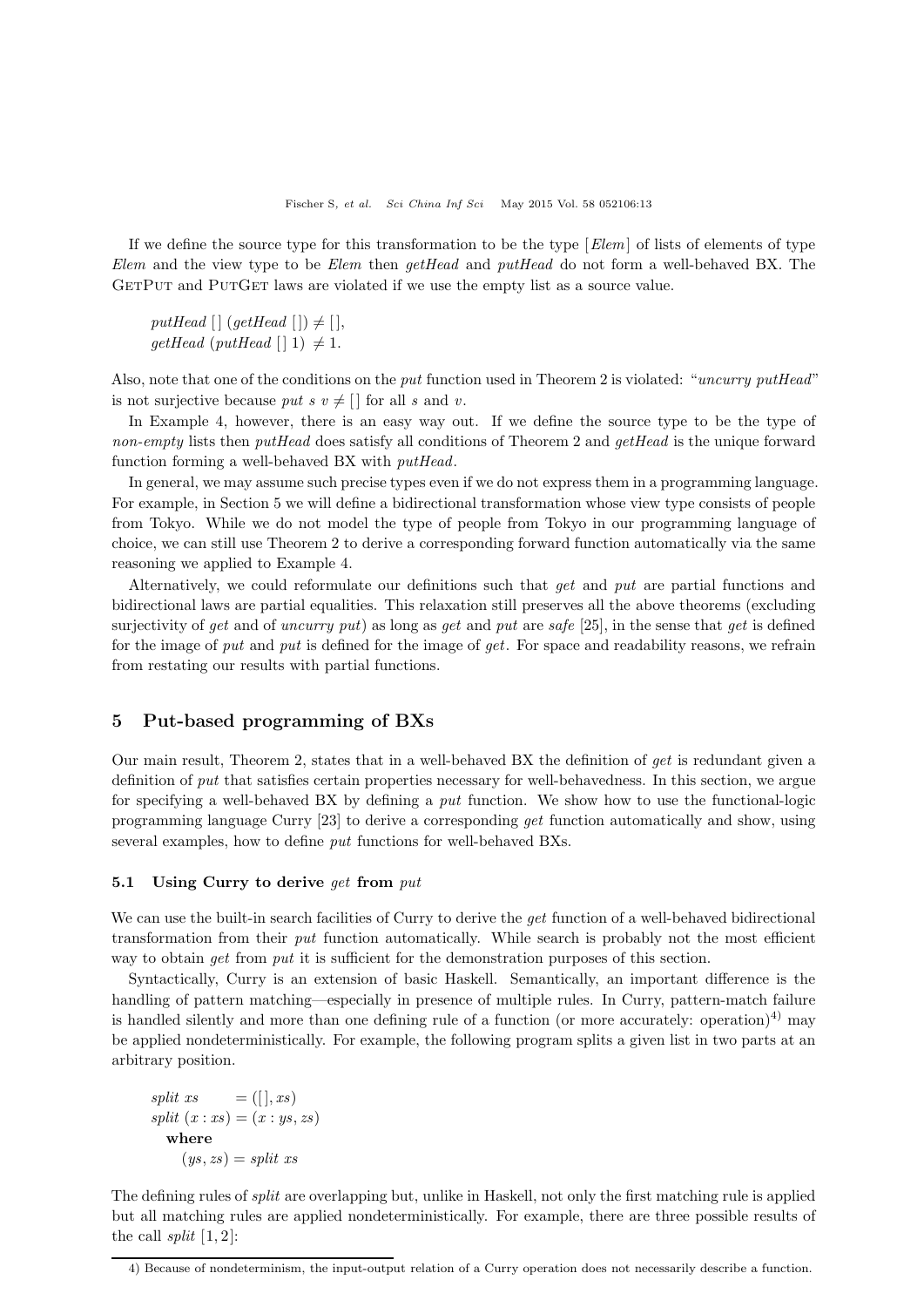$([1, 2], []$  $([1], [2])$  $([ ], [1, 2])$ 

Implementations of Curry usually allow to observe all nondeterministic results interactively and are free to present them in an arbitrary order.

An alternative way to define *split* is by constraining free variables. Instead of encoding nondeterminism using overlapping rules, we can also induce search by calculating with unknown information. Here is an alternative definition of *split* following this approach.

```
split xs | xs = ys + zs = (ys, zs)where
    ys, zs free
```
This definition expresses in a guard that concatenating two unknown lists *ys* and *zs* using the predefined operation "++" should yield the argument list *xs*. The Curry implementation searches for instantiations of *ys* and *zs* that satisfy the guard and returns them as result of *split*. As there are, generally, multiple ways to instantiate *ys* and *zs* to satisfy the guard, the result of split is nondeterministic like with previous  $definition<sup>5</sup>$ .

In order to define the *get* function of a bidirectional transformation based on a *put* function, we can use the same programming style as in the second definition of *split*. For convenience, we first define a type for bidirectional transformations between a source type *s* and a view type *v*.

**type**  $BX \, s \, v = s \rightarrow v \rightarrow s$ 

The type *BX s v* defines bidirectional transformations as their *put* function. We provide a function *put* that just calls this function.

 $put :: BX \, s \, v \rightarrow s \rightarrow v \rightarrow s$ *put bx s v*  $= bx \, s \, v$ 

The function *get* is defined based on *put* using the constraint given in Theorem 2.

```
get :: BX \ s \ v \rightarrow s \rightarrow vget bx s | put bx s v = s = vwhere
      v free
```
These definitions allow to *define* BXs by giving only the putback function but to *use* them in both directions. In the remainder of this section we show several examples of BXs in this putback style.

## **5.2 Record field access**

The most basic bidirectional transformations access fields of records similarly to Example 1. To demonstrate record field access, we define a type for people.

**data** *Person* = *Person Name City* **data** *Name* = *Hugo* | *Sebastian* | *Zhenjiang*  $\textbf{data} \; \textit{City} \quad = \textit{Braga} \mid \textit{Kiel} \quad \text{1} \; \textit{Tokyo}$ 

<sup>5)</sup> Depending on the Curry implementation, constraint equalities need to be specified using a different operator. We use the Kiel Curry System KiCS2 (KiCS2 developers. The kiel curry system, 2012. Available at http://www-ps.informatik.unikiel.de/kics2/) which allows to apply standard equality to free variables.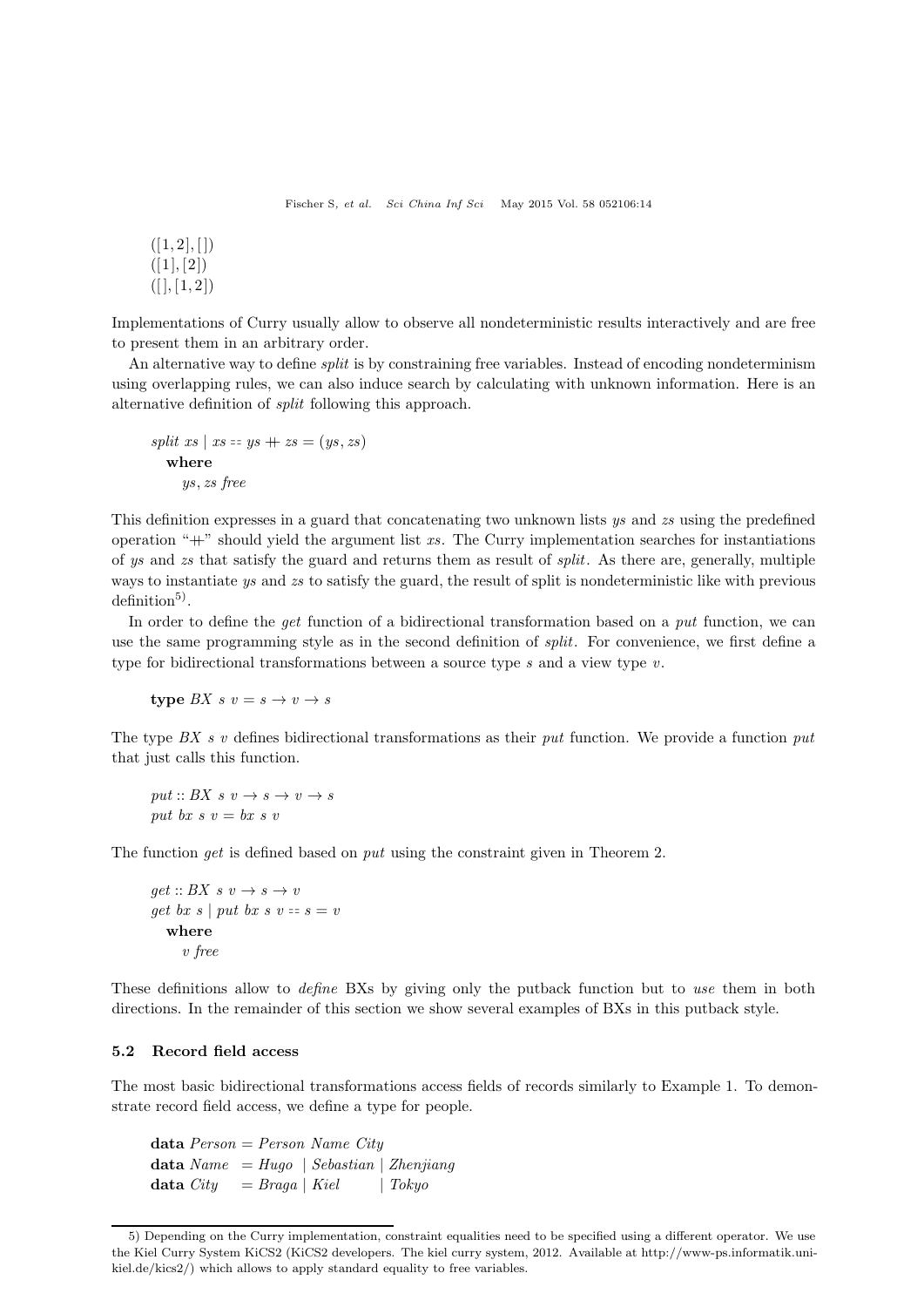**Example 5.** We define the BXs *name* and *city* that access the name and associated city of a person.

*name* :: *BX Person Name*  $name (Person _c) n = Person n c$ *city* :: *BX Person City*  $city$  (*Person n*  $) c = Person n c$ 

Both definitions specify a bidirectional transformation by its putback function and we can issue calls in the Curry system KiCS2 to check that the derived forward function works as expected.

*KiCS*2 > *get name* (*Person Hugo Braga*) *Hugo KiCS*2 > *get city* (*Person Zhenjiang Tokyo*) *Tokyo*

Of course, we can also call the putback function—directly or indirectly using *put*—as the following examples demonstrate.

*KiCS*2 > *put city* (*Person Sebastian Tokyo*) *Kiel Person Sebastian Kiel KiCS*2 > *city* (*Person Sebastian Tokyo*) *Kiel Person Sebastian Kiel*

We can also use these bidirectional transformations in other Curry functions. For example, the following predicate checks whether a person is from a given city.

 $isFrom :: City \rightarrow Person \rightarrow Bool$ *isFrom c p = c* = *get city p* 

In the following, we define BXs in analogy to database view updates using a database of people.

#### **5.3 Database view updating**

Historically, database view updating is a primary source of motivation for researching BXs. We now demonstrate how different view update strategies described in the literature can be expressed in our *put*-based framework for bidirectional programming.

For the sake of simplicity, we regard database tables as sets of rows represented as lists sorted by a key identifying rows uniquely. For example, the following is a database of people where each person is identified by their name.

*people* = [*hugo*, *sebastian*, *zhenjiang* ] *hugo* = *Person Hugo Braga sebastian* = *Person Sebastian Tokyo zhenjiang* = *Person Zhenjiang Tokyo*

In order to update this database of people, the following function *mergePeople* will be helpful. It takes two tables of people (sorted by name) and merges them into a single (sorted) table of people. If entries with the same key are present in both tables then the entry in the second table overwrites the entry in the first.

 $mergePeople::[Person] \rightarrow [Person] \rightarrow [Person]$ *mergePeople old new* = *merge* (*sorted old*) (*sorted new*) **where** *merge*  $\lceil \cdot \rceil ps = ps$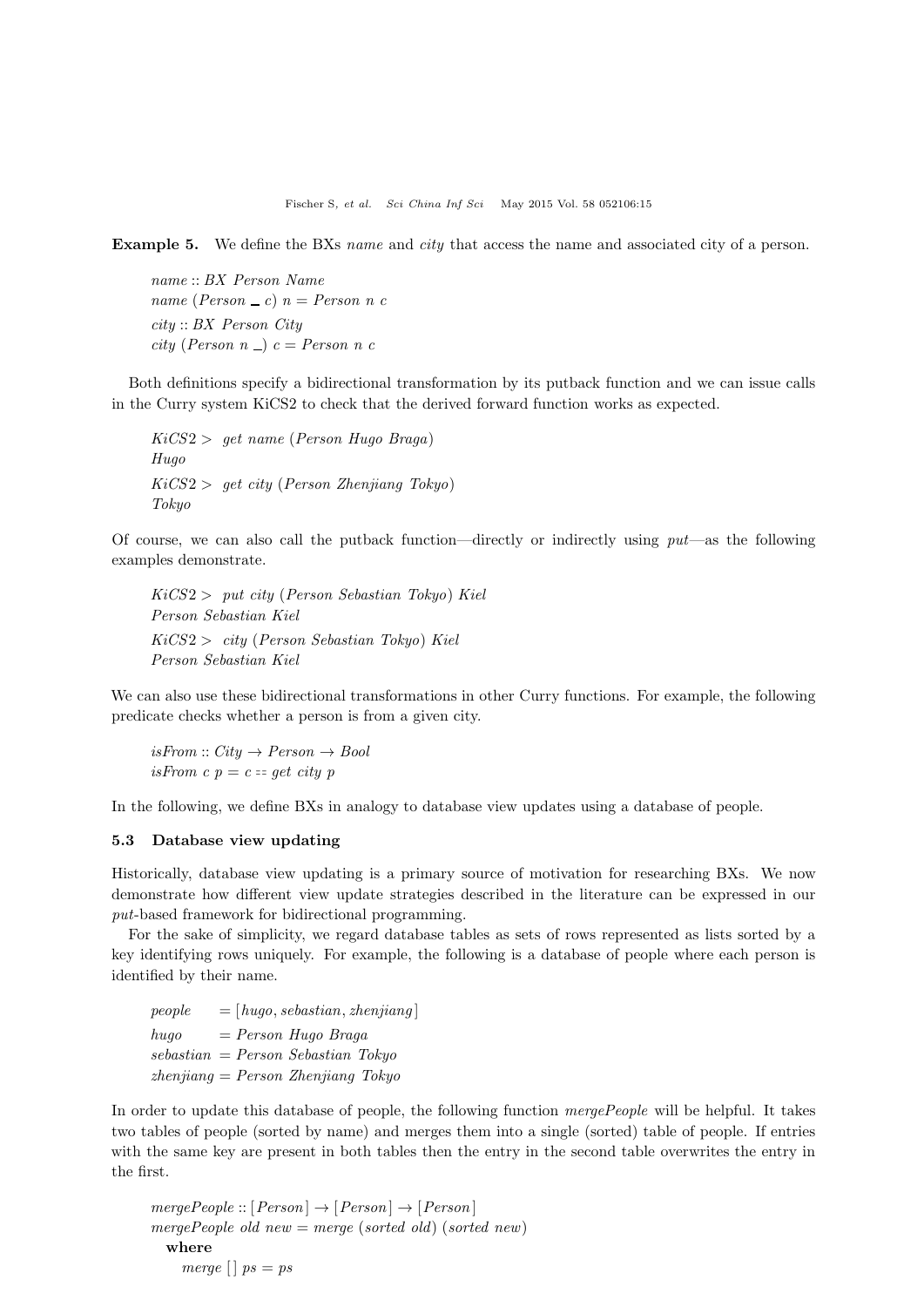```
merge (p : ps) | | = p : psmerge (p : ps) (q : qs)
  | get name p < get name q
     = p : merge ps (q : qs)
  \vert get name p = get name q
     = q : merge ps qs| get name p > get name q
     = q : merge(p : ps)sorted | = |sorted (p : ps) = ascending p psascending p \mid \mid = [p]ascending p (q : qs)
  | get name p < get name q
     = p : ascending q qs
```
The function *mergePeople* restricts the tables passed as arguments to be sorted using the partial function *sorted* that ensures that its argument is a sorted list of people. The function *sorted* is the identity function on sorted tables but fails on lists of people that are not sorted by name (in mathematical terms, a coreflexive relation that is a subset of the identity relation).

Now, consider a database query that selects all people from a certain city. For example, selecting all people from *Tokyo* from the *people* database defined above would result in the following view of this database.

#### [*Person Sebastian Tokyo*,*Person Zhenjiang Tokyo* ]

When adding new people to this view, reflecting it in the original database is straightforward: if a person with the same name already exists then change their city to *Tokyo*; if there is no person with that name in the original database then add it<sup>6)</sup>. For deletion, however, there is no straightforward update strategy. When deleting a person from the view, we can either

- 1. delete it from the original database or
- 2. change their city to a city different from *Tokyo*.

Keller [10] argues that both strategies may be reasonable depending on context, so a system computing an update strategy automatically solely based on the definition of the view function is insufficient. Using *put*-based bidirectional programming, both strategies above can be expressed in a straightforward way.

#### 5.3.1 *Reflecting deletions via deletions*

The first strategy—deleting people from the original database that are not present in the updated view can be implemented as follows:

- first, delete all people from the given city from the original database,
- then update the result by merging all people from the updated view.

**Example 6** (Reflecting deletions via deletions)**.** The following function *peopleFrom* implements a bidirectional transformation using the strategy described above<sup>7</sup>.

 $peopleFrom :: City \rightarrow BX [Person] [Person]$ *peopleFrom c source view* =

<sup>6)</sup> In fact, these are not the only well-behaved ways to handle additions in a view. Changing the city of an existing person could be distinguished from deleting it and adding a new person if people would have additional properties besides their name and city. Also, adding people not from *Tokyo* would not violate well-behavedness if only performed when a person in the view is not present in the source. While our approach allows to define all such updates, we restrict ourselves to more reasonable strategies trying to keep updates minimal, which is consistent with update translation strategies used for database view updating.

<sup>7)</sup> The predefined function *map* applies a given function to each element of a list.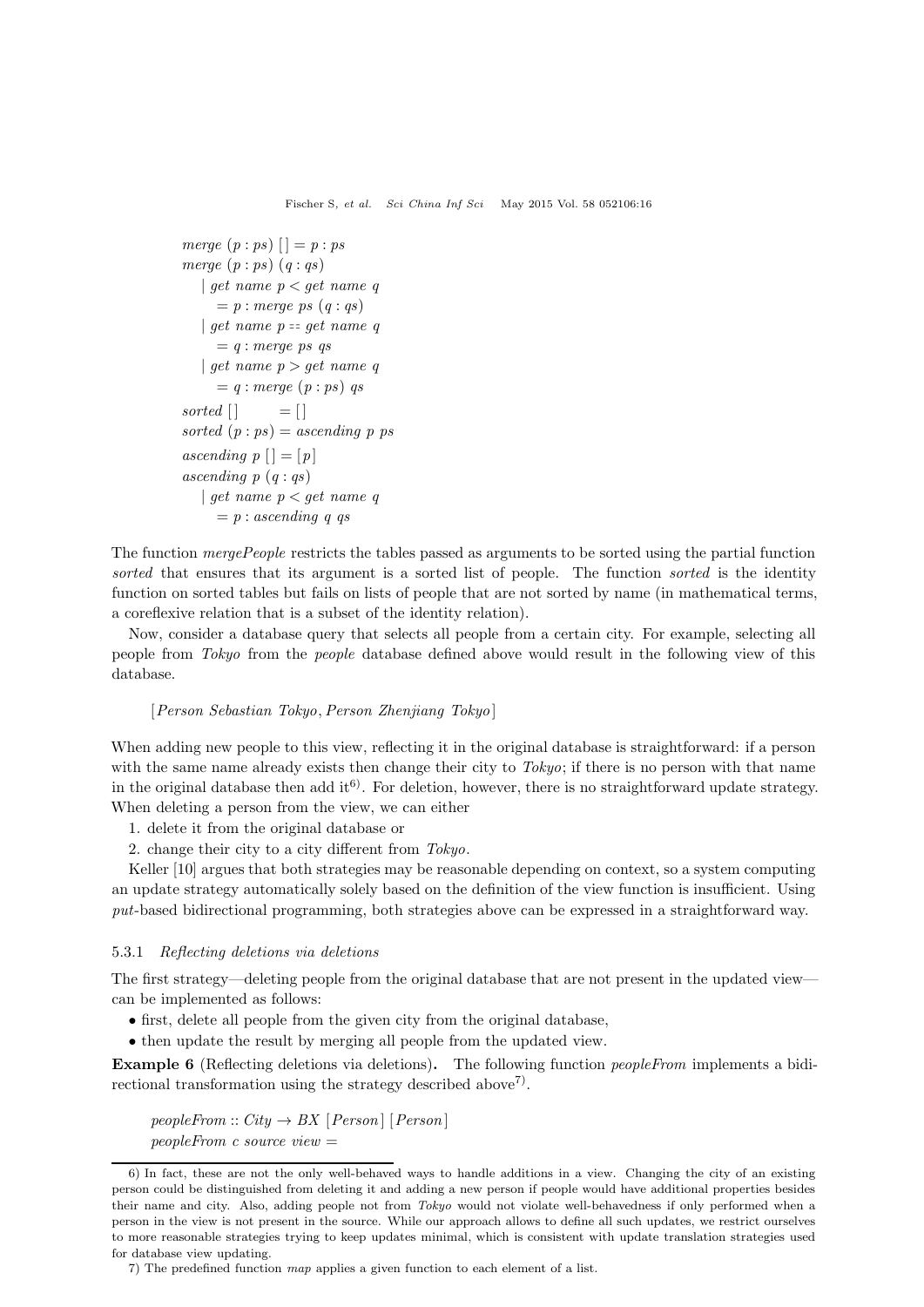**let**  $elsewhere = filter (not \cdot isFrom \, c) \, source$ **in** *mergePeople elsewhere* (*map ensureCity view*) **where** *ensureCity q* | *isFrom c q = q* 

The function *peopleFrom* uses *mergePeople* to merge the list *elsewhere* of people not from the given city in the original *source* with the list of people from the updated *view*. The function *mergePeople* ensures that both lists are sorted. Additionally, *peopleFrom* restricts updated views using the local function *ensureCity* which is a partial identity function on people from the given city. Restricting updated views is important for maintaining the injectivity requirement of Theorem 2, as we discuss below. As a consequence of this restriction, it is not possible to move people to a different city using this update strategy.

Conceptually, *peopleFrom c* is a BX between the source type of sorted lists of people and the view type of sorted lists of people from the city *c*. Note that specifying the view type in the type system would require a dependently typed programming language, i.e., one where the types of expressions can depend on the values of others. Curry is not dependently typed, so we define *peopleFrom c* as a partial function instead.

To verify that the *get*-function derived by our framework is unique and the resulting transformation is well-behaved, we need to check the following three conditions:

1. *peopleFrom c* (*peopleFrom c s v*) *v* = *peopleFrom c s v* for all cities *c*, sorted lists *s* of people, and sorted lists *v* of people from the city *c*,

2 *peopleFrom c s* is injective for all cities *c* and sorted lists of people *s*, and

3 *uncurry* (*peopleFrom c*) is surjective on sorted lists of people for all cities *c*.

The first condition is satisfied because the second application of *peopleFrom c* will remove the updated people and then re-add them, so updating twice using the same view is the same as updating only once.

The second condition is satisfied because *peopleFrom c* restricts updated views to people from the given city and is not defined for other views. Without this restriction, views that contain people from the original database not from the city *c* would map to the same updated source as views not containing them, violating the injectivity requirement. By deleting all people from the city *c* from the original source and ensuring that people in the updated view are from the city *c*, *peopleFrom c* ensures that updated views are mapped uniquely to updated sources.

The third requirement is satisfied because every database of people can be obtained using *peopleFrom c* by passing it as original source together with a view that includes all its people from the city  $c^8$ .

Together, these conditions ensure that the *get* function derived for *peopleFrom c* is unique and the resulting BX is well-behaved. The following calls demonstrate the behavior of the derived view function and the defined update strategy.

*KiCS*2 > *get* (*peopleFrom Tokyo*) *people* [*Person Sebastian Tokyo*,*Person Zhenjiang Tokyo* ] *KiCS*2 > *put* (*peopleFrom Tokyo*) *people* [*zhenjiang* ] [*Person Hugo Braga*,*Person Zhenjiang Tokyo* ] *KiCS*2 > *put* (*peopleFrom Tokyo*) *people* [*put city hugo Tokyo*, *zhenjiang* ] [*Person Hugo Tokyo*,*Person Zhenjiang Tokyo* ]

The first call demonstrates the *get* function querying all people from Tokyo in the database defined earlier. The second call demonstrates deleting *sebastian* by deleting him from the updated view passed to the *put* function. The result contains *hugo* who is not from *Tokyo* and *zhenjiang* who was included in the updated view. The third call demonstrates deleting *sebastian* and moving *hugo* to *Tokyo* by adding him to the list of people from *Tokyo*.

<sup>8)</sup> This requirement would not be necessary in a reformulation of Theorem 2 for partial functions, but it ensures that the domain of the forward function (i.e., the range of the uncurried backward function) is the "type" of *all* sorted lists of people, as intended.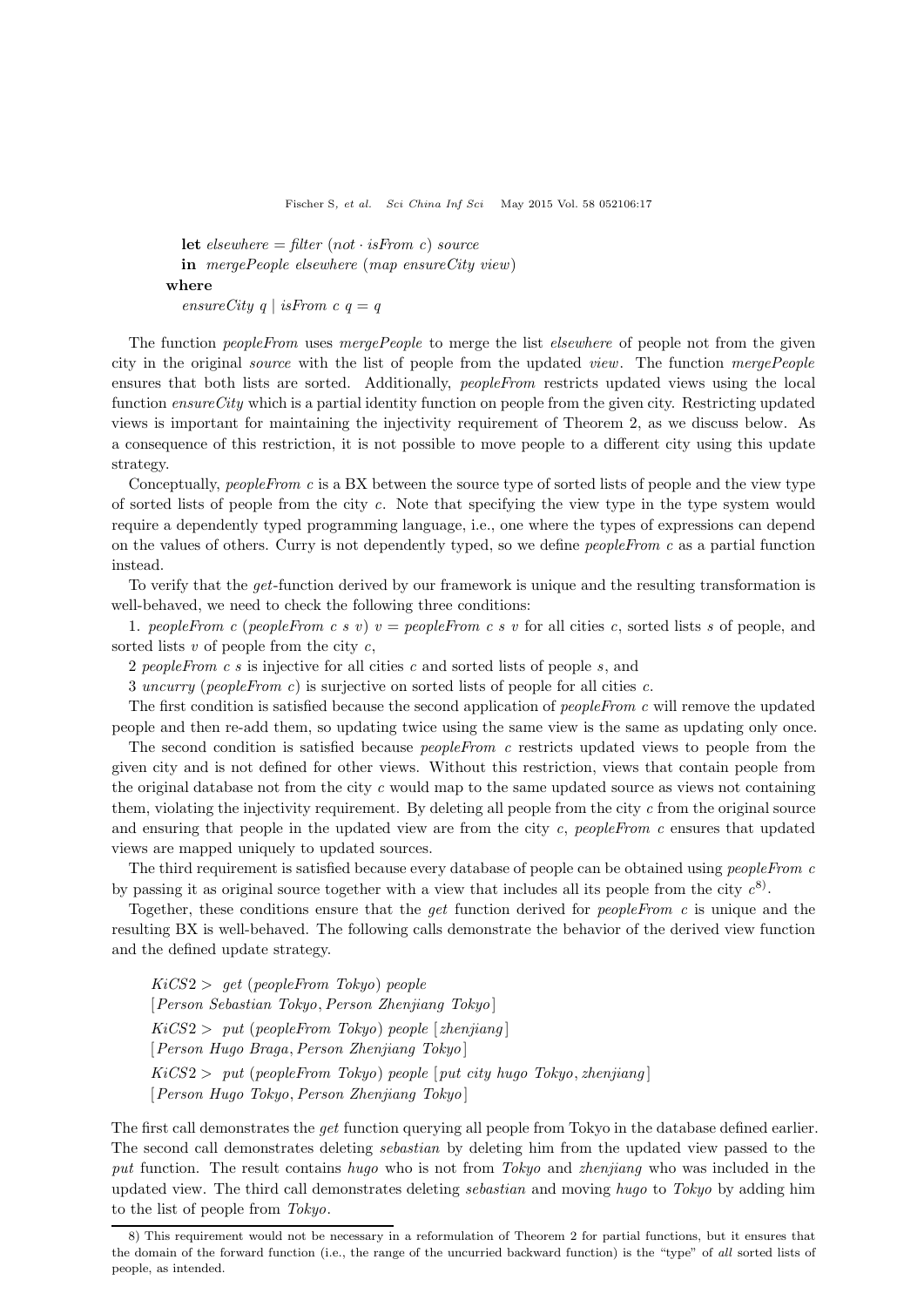## 5.3.2 *Reflecting deletions via modifications*

Instead of deleting people from the database that are not present in the updated view queried by city we can also move them to a different city. This strategy can be implemented as follows:

1. first move all people from the queried city to the new city in the original source,

2. then call the update strategy defined in Subsection 5.3.1 to overwrite all moved people who are present in the view, effectively moving only those who are not present.

**Example 7** (Reflecting deletions via modifications). The following definition implements the strategy described above.

 $peopleFromTo :: City \rightarrow City \rightarrow BX$  [*Person*] [*Person*] *peopleFromTo from to source view* = **let** *moved* = *map move source* **in** *peopleFrom from moved view* **where** *move*  $p \mid get\ city\ p = from = put\ city\ p\ to$  $\vert \ otherwise \vert = p$ 

Again, we need to verify the conditions of Theorem 2 to ensure that the resulting BX is well-behaved:

1. Putting an original *source* with the same *view* twice is the same as updating it only once because the underlying transformation *peopleFrom* satisfies this property for all sources, i.e., also for the modified source passed by *peopleFromTo*.

2. The injectivity requirement is also implied by the corresponding property for the underlying transformation.

3. Regarding surjectivity, note that, even though people in the original *source* are moved initially, they can be moved back by including all moved people in the *view* argument. So obtaining an arbitrary source as result of *peopleFromTo* is achieved in the same way as for *peopleFrom*.

Here are example calls that demonstrate the difference between the *peopleFrom* strategy and the *peopleFromTo* strategy.

*KiCS*2 > *get* (*peopleFromTo Tokyo Kiel*) *people* [*Person Sebastian Tokyo*,*Person Zhenjiang Tokyo* ] *KiCS*2 > *put* (*peopleFromTo Tokyo Kiel*) *people* [*zhenjiang* ] [*Person Hugo Braga*,*Person Sebastian Kiel*,*Person Zhenjiang Tokyo* ] *KiCS*2 > *put* (*peopleFromTo Tokyo Kiel*) *people* [*put city hugo Tokyo*, *zhenjiang* ] [*Person Hugo Tokyo*,*Person Sebastian Kiel*,*Person Zhenjiang Tokyo* ]

The *get* function of the BX *peopleFromTo Tokyo Kiel* is the same as the *get* function of *peopleFrom Tokyo*. The difference is only in the *put* function which moves *sebastian* from *Tokyo* to *Kiel* when he is deleted from the *view* instead of deleting him from the *source*. Inserted people, like *hugo*, are inserted into the original *source* (or modified if they already exist) just like before.

## **6 Related work**

In the last ten years, various bidirectional programing languages [1,2] have become increasingly popular across a wide range of communities, including data synchronization, model transformations, graph transformations, relational databases and functional programming. We review only a few that are more related to our work.

The pioneering work by Foster et al. [6] proposes one of the first bidirectional programming languages for tree-structured data. They recast many of the ideas for database view-updating into the design of a language of BXs named *lenses*, consisting of a *get* and a *put* function that satisfy well-behavedness laws analogous to the ones proposed in [3,4]. The novelty of their work is by putting emphasis on types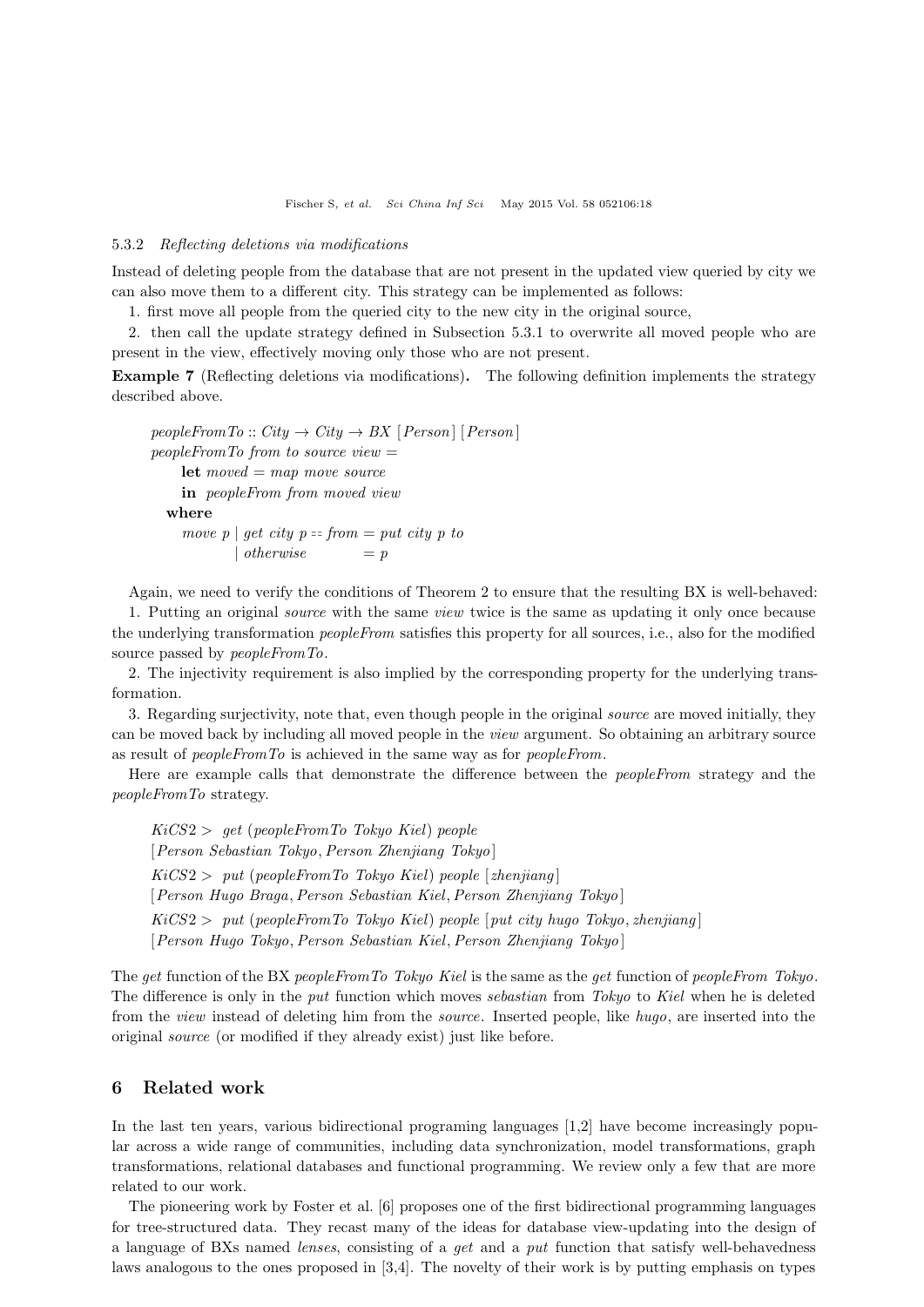and totality of lens transformations, and by proposing a series of combinators that allow reasoning about totality and well-behavedness of lenses in a compositional way. Our paper studies precisely total (very) well-behaved lenses.

For relational data built using standard SPJ relational algebra combinators and composition, the relational lenses [16] are proposed to provide one possible update policy based on a careful treatment of functional dependencies, together with a type system using record predicates and functional dependencies to express the exact conditions on the source and view schemas under which lenses are total and wellbehaved.

Boomerang [15] is a language for the BX of string data, built using a set of regular operations and a type system of regular expressions. To overcome issues with order, their lens combinators adopt an update translation strategy based on keys that are introduced by the programmer in the form of annotations to lens expressions. Matching lenses [22] generalize the string lens language by lifting the update translation strategy from a key-based matching to support a set of different alignment heuristics that can be chosen by users.

Pacheco and Cunha [19] propose a point-free functional language of total well-behaved lenses, using a simple positional update strategy, and later Pacheco et al. [20] generalize the matching lenses approach to infer and propagate insertion and deletion updates over such language.

Hidaka et al. [9] propose the first linguistic approach for bidirectional graph transformations, by giving a bidirectional semantics to the UnCal graph algebra. Although their base semantics is compositional, they process deletions in the view by locating the correlated subgraph in the source, and for insertions in the view they have a dialog with the user at view update time to calculate the correlated inserted subgraph in the source.

All existing bidirectional programing approaches based on lenses focus on writing bidirectional programs that resemble writing the *get* function, and possibly take some additional parameters that provide limited control over the update strategy of the *put* function. Since these languages are state-based, the *put* function of a lens must align the updated view and the original source structures to identify the modifications and translate them to the source accordingly. Although for unordered data (relations, graphs) such alignment can be done rather straightforwardly, for ordered data (strings, trees) it is more problematic to find a reasonable alignment strategy, and thus to provide a reasonable view update translation strategy. Our results open the way to *put* programming languages, that in theory could give the programmer the possibility to express all well-behaved update translation strategies.

In his PhD thesis, Foster [24] independently discusses a characterization of lenses in terms of *put* functions (considering only total *get* and *put* functions), in point-wise terms, similar to our main theorem. Interestingly, he arrives at a notion of *put semi-injectivity* that is slightly stronger than our injectivity of *put s*. He also uses the PutTwice law which we identify as idempotence of '*put*'*v*. Nevertheless, he does so only to plead for a forward programming style and does not pursue a putback programming style. Moreover, he advocates that both styles are equivalent because writing a bidirectional program in a *get*-based bidirectional language is the same as writing a backward transformation. We disagree on the grounds that they are pragmatically distinct, as programmers of a BX in an existing *get*-based bidirectional language are limited by the language designer in their knowledge and control of the backward update strategy, and thus are supplied with "a" backward transformation and not "the" backward transformation. Our emphasis on putback programming highlights that programmers must be both aware of and responsible for the backward update strategy to specify a BX completely. We explore the putback style to demonstrate this difference and illustrate a possible way to derive *get* functions from *put* functions.

This paper is a revised version of the technical report [26], which has inspired some work on designing domain specific languages for supporting putback style bidirectional programming [27,28].

### **7 Conclusion and future work**

In this paper, we characterize the class of (very) well-behaved BXs solely based on their putback functions. In doing so, we rephrase existing laws for BXs based on simple mathematical concepts such as injectivity,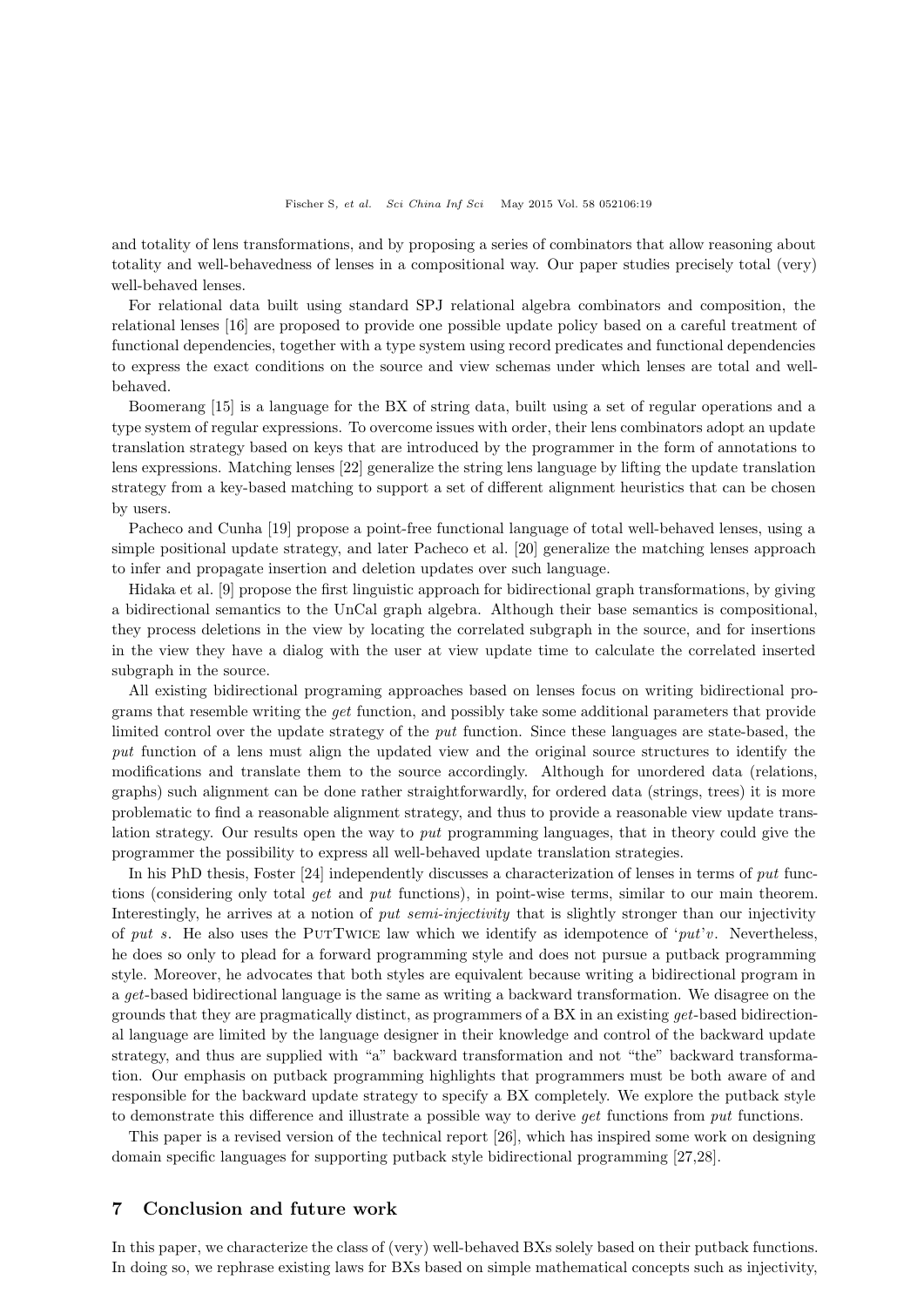surjectivity, and idempotence. We use our characterization to show that (very) well behaved BXs are uniquely determined by their backward functions and corresponding forward functions can be obtained automatically. In sharp contrast to bidirectional programming approaches based on *get*, writing *put* is sufficient to express all (very) well-behaved BXs for a given *get*, and it is indeed more powerful than writing *get* alone because of its full control over the bidirectional behavior. Although combinatorial bidirectional programming approaches can theoretically achieve the same expressiveness [27], by providing a seemingly unbounded choice of different behaviors via different combinators, they only provide a more indirect and less intuitive way of writing a desired *put* function.

Following this putback-based characterization of BXs, we show how to directly realize existing update strategies as putback functions. We use the built-in search facilities of the functional-logic programming language Curry to obtain the *get* function corresponding to a user-defined *put* function that satisfies necessary conditions for well-behavedness. We informally argue that our definitions satisfy these wellbehavedness properties and discuss, based on a more complicated example, that ensuring them can be difficult without further assistance.

It is worth noting that writing *put* should be more difficult than writing *get* in general, because *put* essentially contains *get* (i.e., *get* can be uniquely determined by *put*). However, our recent work [28] shows that it is possible to simplify development of *put* based on existing update languages.

For our future work, the first immediate direction is to investigate the design of a general *put* programming language that can guide users by only allowing them to define well-behaved BXs but retain the full power of writing *put*. Preliminary research towards this direction has been reported in [29]. Another interesting direction would be to investigate how to extend our theory to consider view side effects. Some bidirectional programming approaches  $[9-11]$  relax the requirement imposed by PUTGET to admit view side effects in some particular cases, instead of disallowing view updates.

#### **Acknowledgements**

This work was supported by National Basic Research Program of China (973 Program) (Grant No. 2015CB352201) and JSPS Grant-in-Aid for Scientific Research (A) (Grant No. 25240009) in Japan.

#### **References**

- 1 Czarnecki K, Foster J N, Hu Z, et al. Bidirectional transformations: a cross-discipline perspective. Lect Notes Comput Sci, 2009, 5563: 260–283
- 2 Hu Z, Schürr A, Stevens P, et al. Dagstuhl seminar on bidirectional transformations (BX). SIGMOD Rec, 2011. 40: 35–39
- 3 Bancilhon F, Spyratos N. Update semantics of relational views. ACM Trans Database Syst, 1981, 6: 557–575
- 4 Dayal U, Bernstein P. On the correct translation of update operations on relational views. ACM Trans Database Syst, 1982, 7: 381–416
- 5 Gottlob G, Paolini P, Zicari R. Properties and update semantics of consistent views. ACM Trans Database Syst, 1988, 13: 486–524
- 6 Foster J N, Greenwald M B, Moore J T, et al. Combinators for bidirectional tree transformations: a linguistic approach to the view-update problem. ACM Trans Program Lang Syst, 2007, 29: 17
- 7 Hu Z, Mu S C, Takeichi M. A programmable editor for developing structured documents based on bidirectional transformations. Higher-Order Symb Comput, 2008. 21: 89–118
- 8 Lämmel R. Coupled software transformations (extended abstract). In: Proceedings of 1st International Workshop on Software Evolution Transformations, Delft, 2004. 31–35
- 9 Hidaka S, Hu Z, Inaba K, et al. Bidirectionalizing graph transformations. In: Proceedings of 15th ACM SIGPLAN International Conference on Functional Programming, Baltimore, 2010. 205–216
- 10 Keller A. Choosing a view update translator by dialog at view definition time. In: Proceedings of the 12th International Conference on Very Large Databases, Kyoto, 1986. 467–474
- 11 Larson J A, Sheth A P. Updating relational views using knowledge at view definition and view update time. Inf Syst, 1991, 16: 145–168
- 12 Matsuda K, Hu Z, Nakano K, et al. Bidirectionalization transformation based on automatic derivation of view complement functions. In: Proceedings of 12th ACM SIGPLAN International Conference on Functional Programming, Freiburg, 2007. 47–58